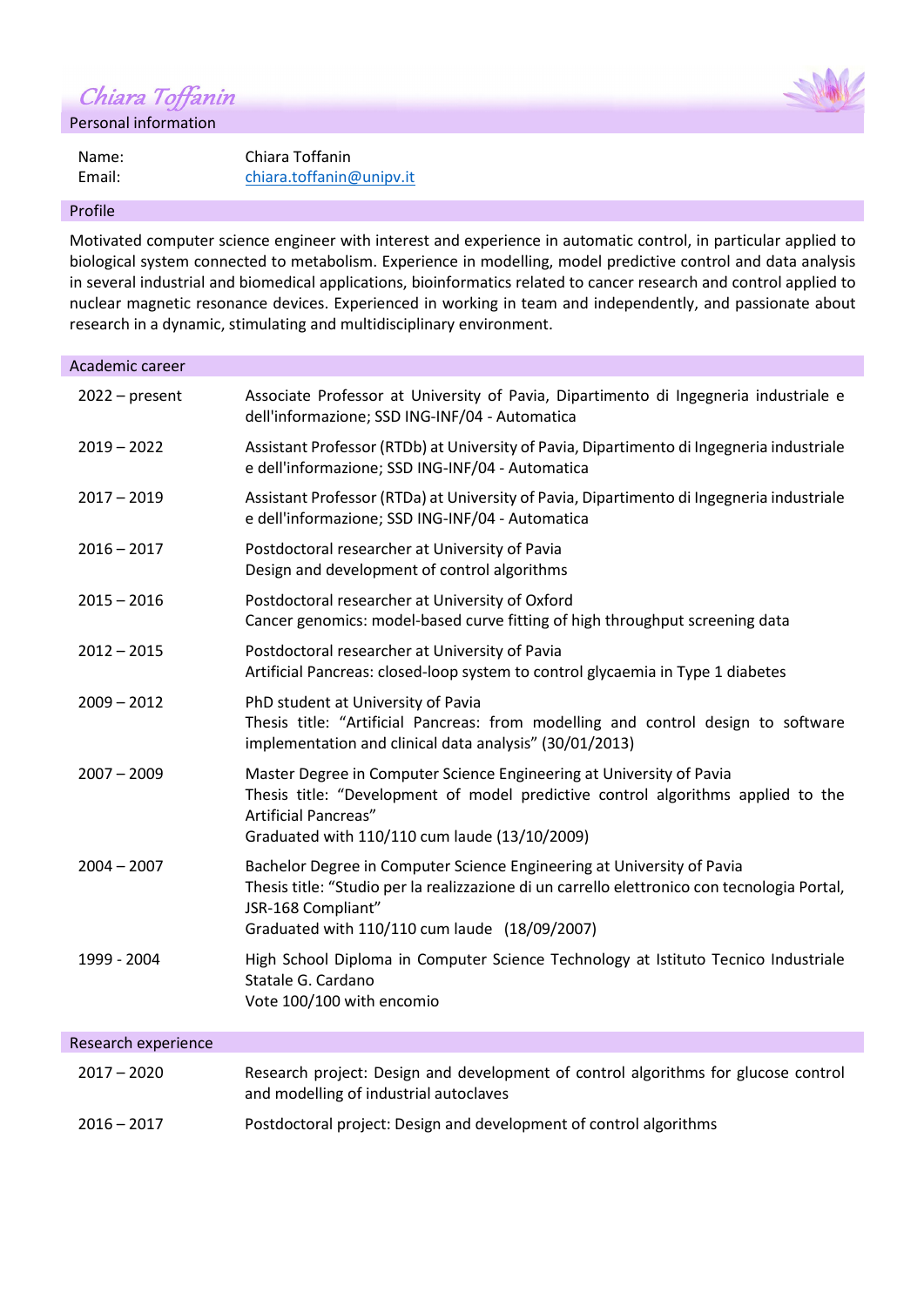Chiara Toffanin



| __________    |                                                                                                                                                                                                               |
|---------------|---------------------------------------------------------------------------------------------------------------------------------------------------------------------------------------------------------------|
| $2015 - 2016$ | Postdoctoral project: Development of a tool for the model-based curve fitting of high<br>throughput screening data                                                                                            |
| $2012 - 2015$ | Postdoctoral project: Development of control algorithms for an artificial pancreas                                                                                                                            |
|               | • Tuning of the algorithm exploiting data collected in outpatients clinical trials<br>• Run-to-Run approaches to adapt the therapy day-by-day considering the variability<br>of the patient                   |
|               | Non parametric and parametric identification techniques to tailor the model on each<br>$\bullet$<br>individual patient                                                                                        |
|               | Development of a tool for the analysis of a large amount of data collected during a<br>preliminary 6-months clinical trial                                                                                    |
| $2011 - 2012$ | Internship as academic research at University of California, Santa Barbara - Chemical<br><b>Engineering Department</b>                                                                                        |
|               | Artificial Pancreas project: study of the insulin sensitivity dynamic and development of<br>a safety module to avoid hypoglycaemia episodes to be integrated in the architecture<br>of an artificial pancreas |
| $2009 - 2012$ | PhD project: Development of model predictive control algorithms for the Artificial<br>Pancreas                                                                                                                |
|               | • Reengineering of the simulator developed in Simulink - Matlab environment<br>Improvement of the control algorithm exploiting new data collected in the clinical<br>trials                                   |
|               | • Parametric approaches for the identification of new individual models to be used in<br>the control algorithm                                                                                                |
|               | • New procedure for tuning of the algorithm using the new parametric identified<br>models                                                                                                                     |
|               | • Development of a software platform for the clinical trials and integration of a<br>telemedicine module with the control algorithm                                                                           |
|               | Identification of a model for the noise which affects the glucose measurements using<br>a large amount of data collected in clinical trials                                                                   |
|               | • Tuning of the algorithm exploiting data collected in longer clinical trials                                                                                                                                 |

#### Publications (34)

- P1. Aiello E.M., **C. Toffanin**, L. Magni, G. De Nicolao, Model-based identification of eating behavioral patterns in populations with type 1 diabetes, Control Engineering Practice, 2022. <https://doi.org/10.1016/j.conengprac.2022.105128>
- P2. Lo Presti J., A. Galderisi, F.J. Doyle, H.C. Zisser, E. Dassau, E. Renard, **C. Toffanin**, C. Cobelli, Intraperitoneal Insulin Delivery: Evidence of a Physiological Route for Artificial Pancreas From Compartmental Modeling, Journal of Diabetes Science and Technology, 2022[. https://doi.org/10.1177/19322968221076559](https://doi.org/10.1177/19322968221076559)
- P3. **Toffanin C.**, L. Magni, C. Cobelli, Artificial Pancreas: In Silico Study Shows No Need of Meal Announcement and Improved Time in Range of Glucose with Intraperitoneal vs Subcutaneous Insulin Delivery, IEEE Transactions on Medical Robotics and Bionics, 2021. <https://doi.org/10.1109/TMRB.2021.3075775>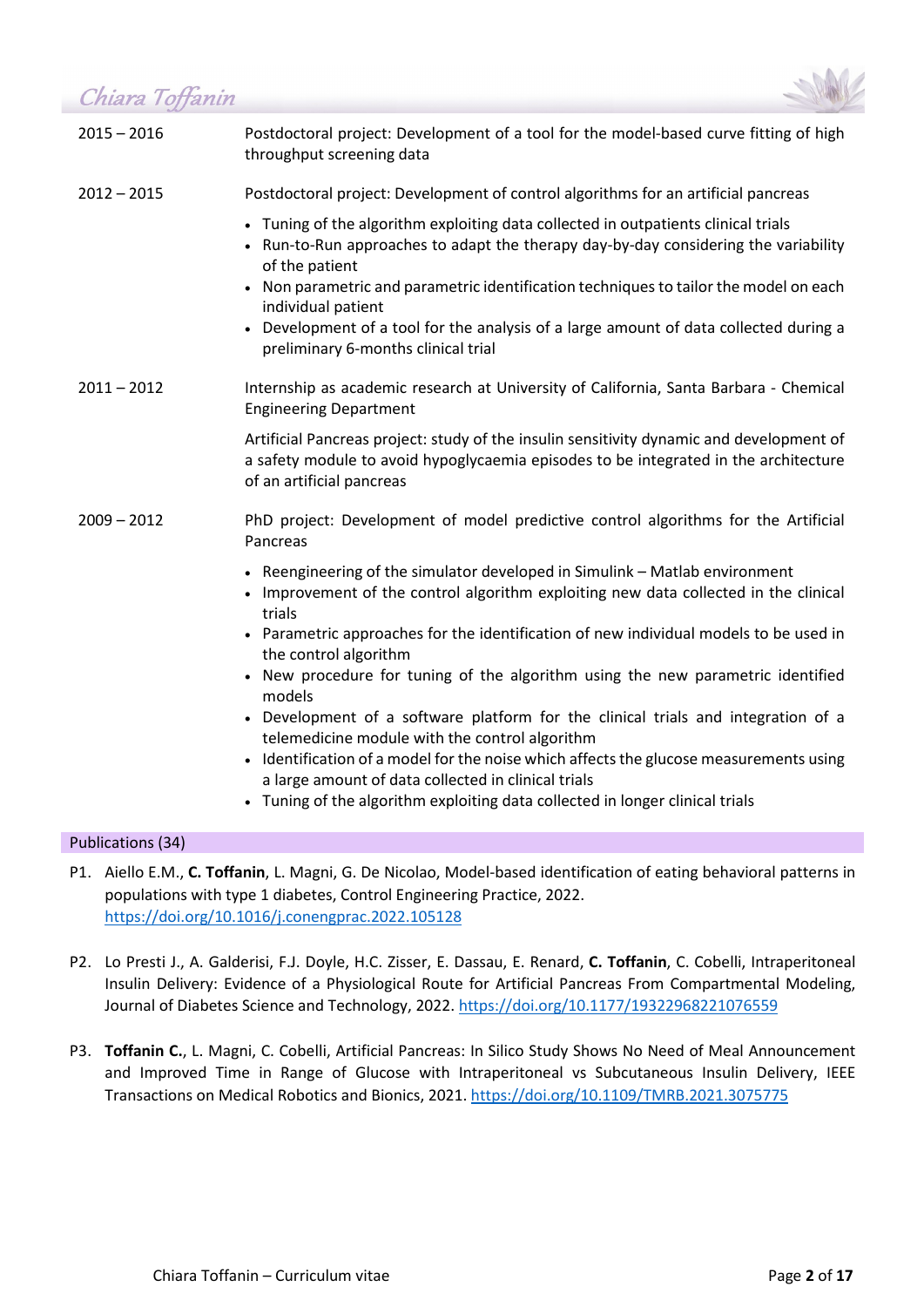

- P4. Iacono F., J. Lo Presti, I. Schimperna, S. Ferretti, A. Mezzadra, L. Magni, **C. Toffanin**, Improvement of manufacturing technologies through a modelling approach: an air-steam sterilization case-study, Procedia Computer Science, 180, 162-171, 2021.
- P5. Di Palma F., F. Iacono, **C. Toffanin**, A. Ziccardi, L. Magni, Scalable model for industrial coffee roasting chamber, Procedia Computer Science, 180, 122-131, 2021.
- P6. **Toffanin C.**, M. Kozak, Z. Sumnik, C. Cobelli, L. Petruzelkova, In silico trials of an open-source android-based artificial pancreas: a new paradigm to test safety and efficacy of do-it-yourself systems, Diabetes Technology and Therapeutics, 22, Issue 2, 112-120, 2020.
- P7. Aiello E.M., G. Lisanti, L. Magni, M. Musci, **C. Toffanin**, Therapy-driven Deep Glucose Forecasting, Engineering Applications of Artificial Intelligence, 87, 2020.
- P8. **Toffanin C.**, E.M. Aiello, C. Cobelli, L. Magni, Hypoglycemia Prevention via Personalized Glucose-Insulin Models Identified in Free-Living Conditions, Journal of Diabetes Science and Technology, 13, Issue 6, 1008- 1016, 2019. [https://doi.org/10.1177/1932296819880864](https://doi.org/10.1177%2F1932296819880864)
- P9. Galuppini G., R. Rolfi, **C. Toffanin**, D. Raimondo, Y. Xia, G. Ferrante, L. Magni, Towards a Model-Based Field-Frequency Lock for Fast-Field Cycling NMR, Applied Magnetic Resonance, 50, Issue 8, 1025-1047, 2019.
- P10. **Toffanin C.**, E.M. Aiello, S. Del Favero, C. Cobelli, L. Magni, Multiple models for artificial pancreas predictions identified from free-living condition data: A proof of concept study, Journal of Process Control, 77, 29-37, 2019. <https://doi.org/10.1016/j.jprocont.2019.03.007>
- P11. Galuppini G., E. Creaco, **C. Toffanin**, L. Magni, Service pressure regulation in water distribution networks, Control Engineering Practice, 86, 70-84, 2019. <https://doi.org/10.1016/j.conengprac.2019.03.007>
- P12. Aiello E.M., **C. Toffanin**, M. Messori, C. Cobelli, L. Magni, Postprandial Glucose Regulation via KNN meal classification in Type 1 Diabetes Model predictive control with integral action for artificial pancreas, IEEE Control Systems Letters, 3, Issue 2, 230-235, 2019. <https://doi.org/10.1109/LCSYS.2018.2844179>
- P13. Incremona G.P., M. Messori, **C. Toffanin**, C. Cobelli, L. Magni, Model predictive control with integral action for artificial pancreas, Control Engineering Practice, 77, 86-94, 2018. [https://doi.org/10.1016/j.conengprac.2018.05.006](https://doi.org/10.1016/j.jprocont.2018.02.003)
- P14. **Toffanin C.**, S. Del Favero, E.M. Aiello, M. Messori, C. Cobelli, L. Magni, Glucose-insulin model identified in free-living conditions for hypoglycaemia prevention, Journal of Process Control, 64, 27–36, 2018. <https://doi.org/10.1016/j.jprocont.2018.02.003>
- P15. Messori M., J. Kropff, S. Del Favero, J. Place, R. Visentin, R. Calore, **C. Toffanin**, F. Di Palma, G. Lanzola, A. Farret, F. Boscari, S. Galasso, A. Avogaro, P. Keith-Hynes, B.P. Kovatchev, D. Bruttomesso, L. Magni, J.H. DeVries, E. Renard, C. Cobelli for the AP@home consortium, Individually adaptive artificial pancreas in subjects with type 1 diabetes: a one-month proof-of-concept trial in free-living conditions, Diabetes Technology & Therapeutics, 19, Issue 10, 560-571, 2017.<https://doi.org/10.1089/dia.2016.0463>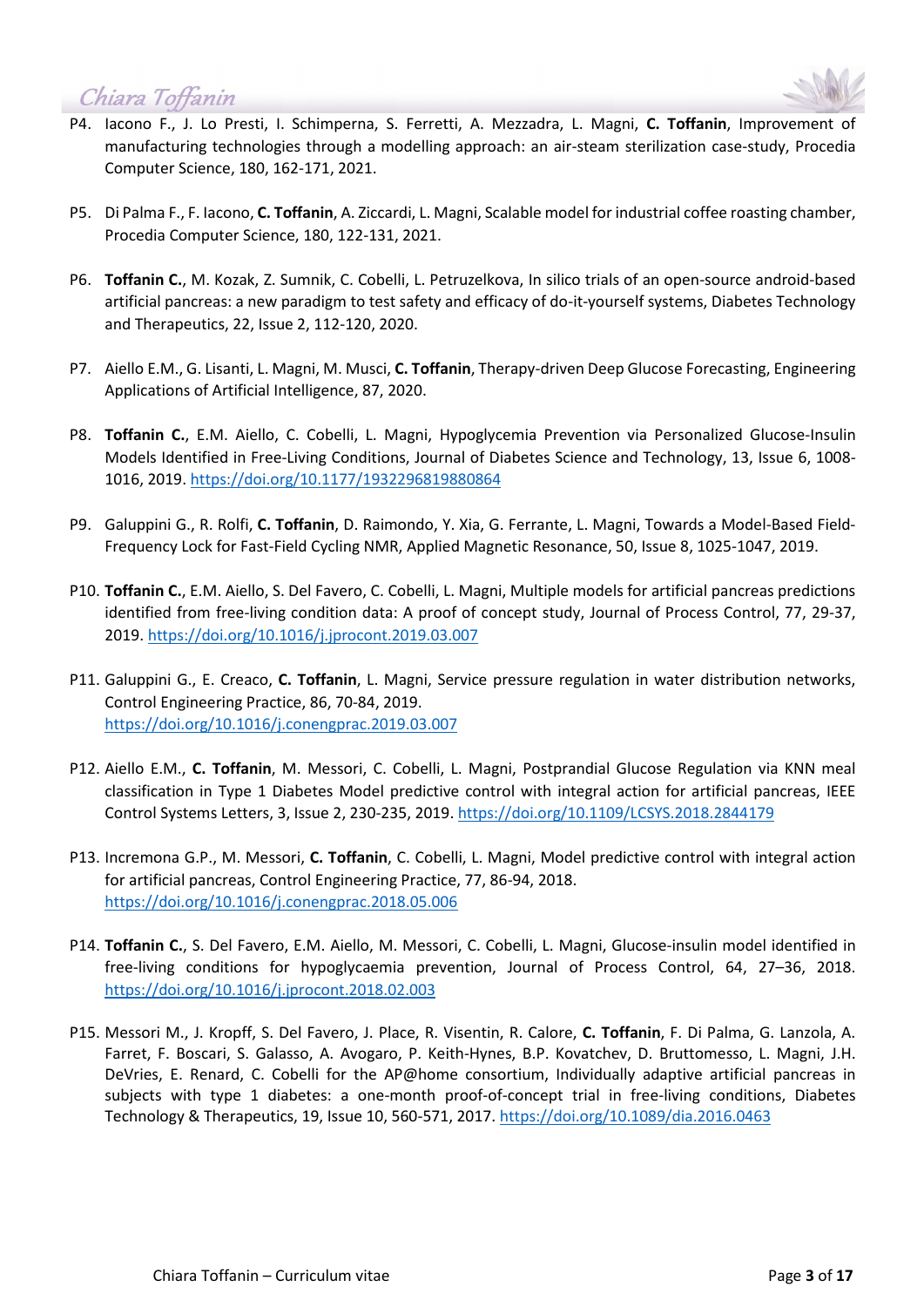



- P16. **Toffanin C.**, R. Visentin, M. Messori, C. Cobelli, L. Magni, Towards a Run-to-Run Adaptive Artificial Pancreas: In Silico Results, IEEE Transactions on Biomedical Engineering, 65, Issue 3, 479-488, 2017. <https://doi.org/10.1109/TBME.2017.2652062>
- P17. **Toffanin C.**, M. Messori, C. Cobelli, L. Magni, Automatic adaptation of basal therapy for Type 1 diabetic patients: a Run-to-Run approach, Biomedical Signal Processing and Control, 31, 539-549, 2017.
- P18. Messori M., **C. Toffanin**, S. Del Favero, G. De Nicolao, C. Cobelli, L. Magni, Model individualization for artificial pancreas, Computer Methods and Programs in Biomedicine, 171, 133-140, 2019. <https://doi.org/10.1016/j.cmpb.2016.06.006>
- P19. Renard E., A. Farret, J. Kropff, D. Bruttomesso, M. Messori, J. Place, R. Visentin, R. Calore, **C. Toffanin**, F. Di Palma, G. Lanzola, P. Magni, F. Boscari, S. Galasso, A. Avogaro, P. Keith-Hynes, B. Kovatchev, S. Del Favero, C. Cobelli, L. Magni, J.H. DeVries, for the AP@home consortium, Day and Night Closed-Loop Glucose Control in Patients with Type 1 Diabetes under Free-Living Conditions: Results of a Single-Arm 1-Month Experience Compared With a Previously Reported Feasibility Study of Evening and Night at Home, Diabetes Care, 39, 1151-1160, 2016.
- P20. Kropff J., S. Del Favero, J. Place, **C. Toffanin**, R. Visentin, M. Monaro, M. Messori, F. Di Palma, G. Lanzola, A. Farret, F. Boscari, S. Galasso, P. Magni, A. Avogaro, P. Keith-Hynes, B.P. Kovatchev, D. Bruttomesso, C. Cobelli, J H. DeVries, E. Renard, L. Magni, for the AP@home consortium, 2 month evening and night closed-loop glucose control in patients with type 1 diabetes under free-living conditions: a randomised crossover trial, The Lancet Diabetes & Endocrinology, 3, Issue 12, 939-947, 2015.
- P21. Del Favero S., J. Place, J. Kropff, M. Messori, P. Keith-Hynes, R. Visentin, M. Monaro, S. Galasso, F. Boscari, **C. Toffanin**, F. Di Palma, G. Lanzola, S. Scarpellini, A. Farret, B. Kovatchev, A. Avogaro, D. Bruttomesso, L. Magni, J.H. DeVries, C. Cobelli, E. Renard, on behalf of the AP@home Consortium, Multicenter outpatient dinner/overnight reduction of hypoglycemia and increased time of glucose in target with a wearable artificial pancreas using modular model predictive control in adults with type 1 diabetes, Diabetes, Obesity and Metabolism, 17, Issue 5, 468-476, 2015.
- P22. Lanzola G., **C. Toffanin**, F. Di Palma, S. Del Favero, L. Magni, R. Bellazzi, on behalf of the AP@home consortium, Designing an artificial pancreas architecture: the AP@home experience, Medical & Biological Engineering & Computing, 53, Issue 12, 1271-1283, 2015.
- P23. Zisser H.,E. Renard, B. Kovatchev, C. Cobelli, A. Avogaro, R. Nimri, L. Magni, B. Buckingham, H.P. Chase, F.J. Doyle III, J. Lum, P. Calhoun, C. Kollman, E. Dassau, A. Ferret, J. Place, M. Breton, S. Anderson, C. Dalla Man, S. Del Favero, D. Bruttomesso, A. Filippi, R. Scotton, M. Phillip, E. Atlas, I. Muller, S. Miller, **C. Toffanin**, D.M. Raimondo, G. De Nicolao, R.W. Beck, for the Control to Range Study Group, Multicenter Closed-Loop Insulin Delivery Study Points to Challenges for Keeping Blood Glucose in a Safe Range by a Control Algorithm in Adults and Adolescents with Type 1 Diabetes From Various Sites, Diabetes Technology and Therapeutics, 16, Issue 10, 613-622, 2014.
- P24. Chase H., F. Doyle, H. Zisser, E. Renard, R. Nimri, C. Cobelli, B. Buckingham, D. Maahs, S. Anderson, Magni L., J. Lum, P. Calhoun, C. Kollman, R. Beck, L. Jovanovic, A. Wollitzer, W. Bevier, E. Dassau, K. Castorino, K. Markova, J. Wiley, E. Beveridge, N. Santibanez, A. Sales, M. Bradley, A. Castorino, B. Kovatchev, S. Demartini, S. Brown, W. Clarke, M. Breton, S. Patek, P. Keith-Hynes, C. Hughes-Karvetski, M. McElwee, M. Oliveri, C. Wakeman, A. Farret, M. Pelletier, H. Chevassus, J. Place, M. Phillip, E. Atlas, T. Oron, A. Farfel, S. Demol, E. Mel, T. Ben-Ari, M. Gilon, A. Parnes, I. Muller, S. Miller, A. Hamou, O. Hermon, G. Shiovitch-Mantzuri, G. Fayman, C. Man, A. Avogaro, D. Bruttomesso, A. Maran, M. Schiavon, S. D. Favero, R. Vistenin, R. Scotton, A. Filippi, **Toffanin C.**, De Nicolao G., S. Mancini, Raimondo D., D.Wilson, K. Benassi, P. Clinton, B. Harris, S.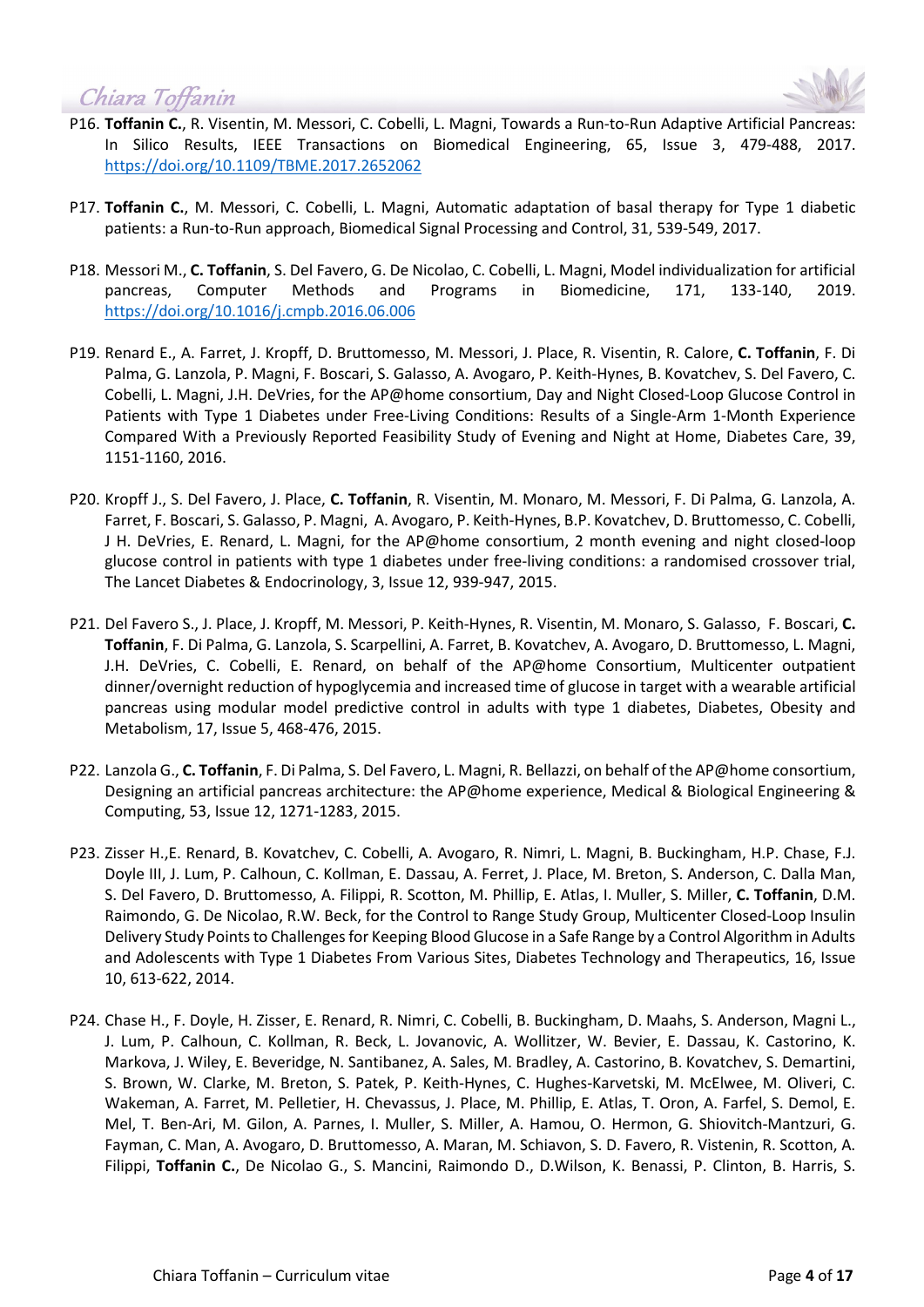

Shanmugham, K. Caswell, R. Slover, S. Sullivan, L. Messer, V. Gage, J. Realsen, E. Westfall, H. Goettle, J. Sibayan, N. Njeru, W. Sauer, J. Pickup, I. Hirsch, H. Wolpert, Multicenter closed-loop/hybrid meal bolus insulin delivery with type 1 diabetes, Diabetes Technology and Therapeutics, 16, 623-632, 2014.

- P25. Kovatchev B.P., E. Renard, C. Cobelli, H.C. Zisser, P. Keith-Hynes, S.M. Anderson, S.A. Brown, D.R. Chernavvsky, M.D. Breton, L.B. Mize, A. Farret, J. Place, D. Bruttomesso, S. Del Favero, F. Boscari, S. Galasso, A. Avogaro, L. Magni, F. Di Palma, **C. Toffanin**, M. Messori, E. Dassau, F.J. Doyle III, Safety of Outpatient Closed-Loop Control: First Randomized Crossover Trials of a Wearable Artificial Pancreas, Diabetes Care, 37, Issue 7, 1789-1796, 2014.
- P26. Del Favero S., D. Bruttomesso, F. Di Palma, G. Lanzola, R. Visentin, A. Filippi, R. Scotton, **C. Toffanin**, M. Messori, S. Scarpellini, P. Keith-Hynes, B.P. Kovatchev, J.H. DeVries, E. Renard, L. Magni, A. Avogaro, C. Cobelli, on behalf of the AP@home consortium, First Use of Model Predictive Control in Outpatient Wearable Artificial Pancreas, Diabetes Care, 37, Issue 5, 1212-1215, 2014.
- P27. Lanzola G., S. Scarpellini, F. Di Palma, **C. Toffanin**, S. Del Favero, L. Magni, R. Bellazzi, on behalf of the AP@home consortium, Monitoring Artificial Pancreas Trials Through Agent-Based Technologies: A case Report, Journal of Diabetes Science and Technology, 8, Issue 2, 216-224, 2014.
- P28. Luijf Y.M., J.H. DeVries, K. Zwinderman, L. Leelarathna, M. Nodale, K. Caldwell, K. Kumareswaran, D. Elleri, J. Allen, M. Wilinska, M. Evans, R. Hovorka, W. Doll, M. Ellmerer, J.K. Mader, E. Renard, J. Place, A. Farret, C. Cobelli, S. Del Favero, C. Dalla Man, A. Avogaro, D. Bruttomesso, A. Filippi, R. Scotton, L. Magni, G. Lanzola, F. Di Palma, P. Soru, **C. Toffanin**, G. De Nicolao, S. Arnolds, C. Benesch, L. Heinemann, on behalf of the AP@home consortium, Day and Night Closed-Loop Control in Adults With Type 1 Diabetes Mellitus. A comparison of two closed-loop algorithms driving continuous subcutaneous insulin infusion versus patient self-management, Diabetes Care, 36, Issue 12, 3882-3887, 2013.
- P29. **Toffanin C**, M. Messori, F. Di Palma, G. De Nicolao, C. Cobelli, L. Magni, Artificial Pancreas: Model Predictive Control Design from Clinical Experience, Journal of Diabetes Science and Technology, 7, Issue 6, 1470-1483, 2013.
- P30. **Toffanin C**., H. Zisser, F.J. Doyle, E. Dassau, Dynamic Insulin On Board: Incorporation of Circadian Insulin Sensitivity Variation, Journal of Diabetes Science and Technology, 7, Issue 4, 928-940, 2013.
- P31. Patek S., L. Magni, E. Dassau, C.S. Hughes-Karvetski, **C. Toffanin**, G. De Nicolao, M. Breton, C. Dalla Man, E. Renard, H. Zisser, F. J. Doyle III, C. Cobelli, B. P. Kovatchev, Modular Closed-Loop Control of Diabetes, IEEE Transactions on Biomedical Engineering, 59, Issue 11, 2986-2999, 2012.
- P32. Breton M., A. Farret, D. Bruttomesso, S. Anderson, L. Magni, S. Patek, C. Dalla Man, J. Place, S. Demartini, S. Del Favero, **C. Toffanin**, C. Hughes, E. Dassau, H. Zisser, F.J. Doyle III, G. De Nicolao, A. Avogaro, C. Cobelli, E. Renard, B.P. Kovatchev, Fully Integrated Artificial Pancreas in Type 1 Diabetes: Modular Closed-Loop Glucose Control Maintains Near Normoglycemia, Diabetes, 61, Issue 9, 2230-2237, 2012.
- P33. Soru P., G. De Nicolao, **C. Toffanin**, C. Dalla Man, C. Cobelli, L. Magni, on behalf of the AP@home consortium, MPC based Artificial Pancreas: Strategies for individualization and meal compensation, Annual Reviews in Control, 36, 118-128, 2012.
- P34. Magni L., M. Forgione, **C. Toffanin**, C. Dalla Man, B. Kovatchev, G. De Nicolao and C. Cobelli, Run-to-Run Tuning of Model Predictive Control for Type 1 Diabetes Subjects: In Silico Trial, Journal of Diabetes Science and Technology, 3, Issue 5, 1091-1098, 2009.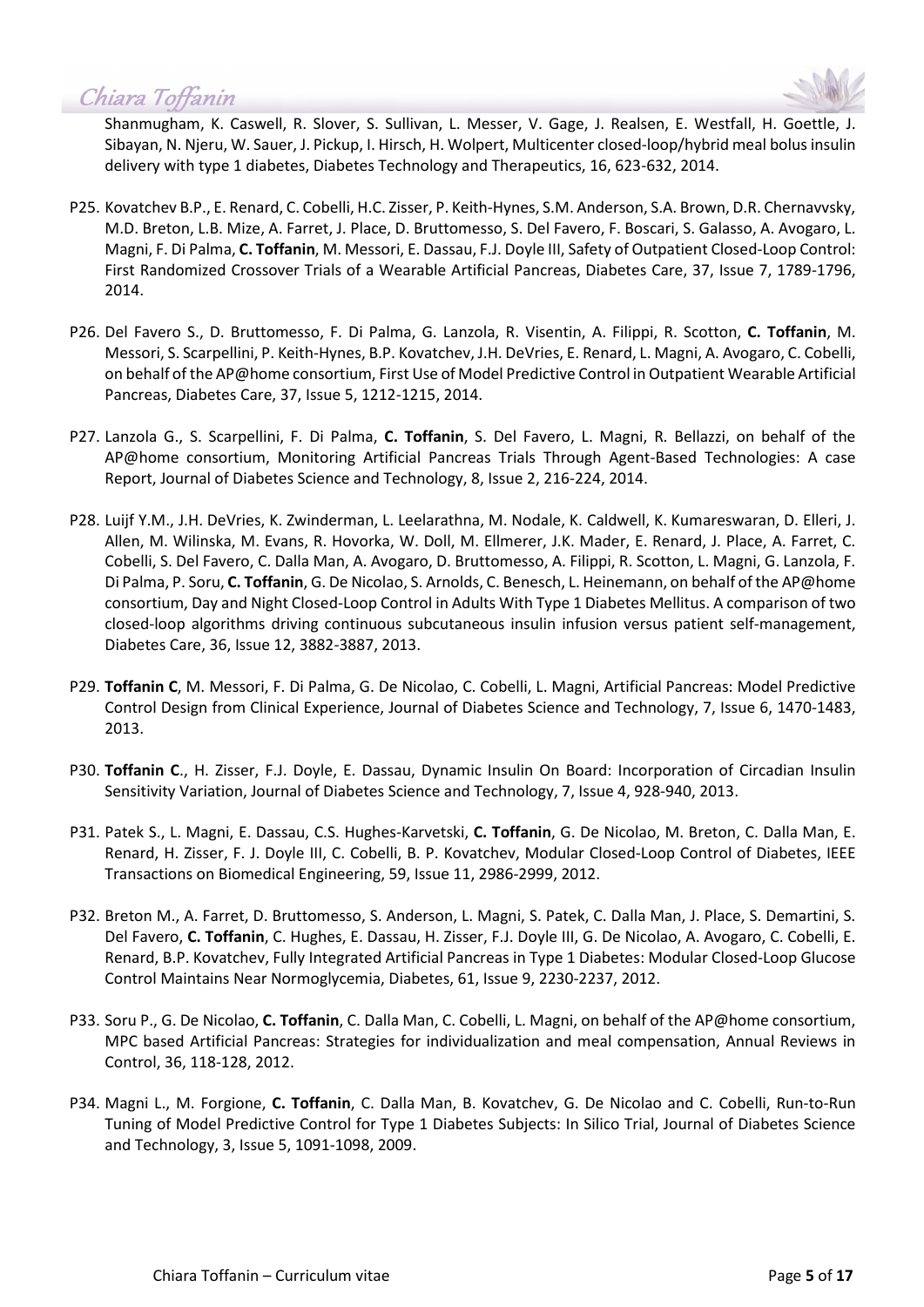Chiara Toffanin



- Conference Publications (40)
- C1. Abuin P., A. Ferramosca, **C. Toffanin**, L. Magni, A.H. Gonzalez, Artificial pancreas under periodic MPC for trajectory tracking: handling circadian variability of insulin sensitivity, 18th IFAC Workshop on Control Applications of Optimization (CAO22), Gif sur Yvette (France), 18<sup>th</sup>-22<sup>nd</sup> July 2022.
- C2. Iacono F., L. Magni, **C. Toffanin**, Personalized LSTM models for glucose prediction in Type 1 diabetes subjects, 30<sup>th</sup> Mediterranean Conference on Control and Automation (MED 2022), Athens (Greece), 28<sup>th</sup> June - 1<sup>st</sup> July 2022.
- C3. Lo Presti J., R. Visentin, L. Magni, A. Galderisi, C. Cobelli, **C. Toffanin**, IP-IP Padova simulator: intraperitoneal insulin delivery and glucose sensing, International ATTD Conference on Advanced Technologies & Treatments for Diabetes (ATTD 2022), Barcelona (Spain),  $27<sup>th</sup> - 30<sup>th</sup>$  April 2022.
- C4. Dalla Libera A., G. Pillonetto, **C. Toffanin**, A. Galderisi, C. Cobelli, In Silico Design and Assessment of a Timevarying PID Controller for an Intraperitoneal Artificial Pancreas, International ATTD Conference on Advanced Technologies & Treatments for Diabetes (ATTD 2022), Barcelona (Spain),  $27<sup>th</sup> - 30<sup>th</sup>$  April 2022.
- C5. Iacono F., L. Magni, **C. Toffanin**, Patient-tailored LSTM model for hypoglycemia prevention: an in-silico case study, Mathematical Modelling and Control for Healthcare and Biomedical Systems (MCHBS 2021), Virtual Online Conference, 28<sup>th</sup> - 30<sup>th</sup> September 2021.
- C6. **Toffanin C.**, J. Lo Presti, L. Magni, A. Galderisi, C. Cobelli, Intraperitoneal model of insulin kinetics in type 1 diabetes, International ATTD Conference on Advanced Technologies & Treatments for Diabetes (ATTD 2021), Virtual Online Conference, 2<sup>nd</sup> - 5<sup>th</sup> June 2021.
- C7. Iacono F., J. Lo Presti, I. Schimperna, S. Ferretti, A. Mezzadra, L. Magni, **C. Toffanin**, Improvement of manufacturing technologies through a modelling approach: an air-steam sterilization case-study, International Conference on Industry 4.0 and Smart Manufacturing (ISM 2020), Virtual Online Conference, 23rd – 25th November 2020.
- C8. Di Palma F., F. Iacono, **C. Toffanin**, A. Ziccardi, L. Magni, Scalable model for industrial coffee roasting chamber, International Conference on Industry 4.0 and Smart Manufacturing (ISM 2020), Virtual Online Conference,  $23<sup>rd</sup> - 25<sup>th</sup>$  November 2020.
- C9. **Toffanin C.**, M. Schiavon, E.M. Aiello, C. Cobelli, L. Magni, Incorporation of intraperitoneal insulin delivery in the UVA/Padova Type 1 diabetes simulator: model predictive control in silico trials vs the subcutaneous route, International ATTD Conference on Advanced Technologies & Treatments for Diabetes (ATTD 2020), Madrid (Spain),  $19^{th} - 22^{nd}$  February 2020.
- C10. Aiello E.M., **C. Toffanin**, G. De Nicolao, C. Cobelli, L. Magni, A probabilistic framework to design realistic meal scenarios in in silico Type 1 diabetes free-living trials, International ATTD Conference on Advanced Technologies & Treatments for Diabetes (ATTD 2020), Madrid (Spain), 19<sup>th</sup> – 22<sup>nd</sup> February 2020.
- C11. Iacono F., S. Ferretti, A. Mezzadra, L. Magni, **C. Toffanin**, Industry 4.0: Mathematical model for monitoring sterilization processes, IEEE International Conference on Systems, Man, and Cybernetics (IEEE SMC 2019) - Industry 4.0, Bari (Italy),  $6^{th} - 9^{th}$  October 2019.
- C12. Aiello E.M., Z. Wu, P.D. Christofides, **C. Toffanin**, C. Cobelli, L. Magni, Improving Diabetes Conventional Therapy via Machine Learning Modeling, American Control Conference (ACC), Philadelphia (Pennsylvania),  $10^{th} - 12^{th}$  July 2019.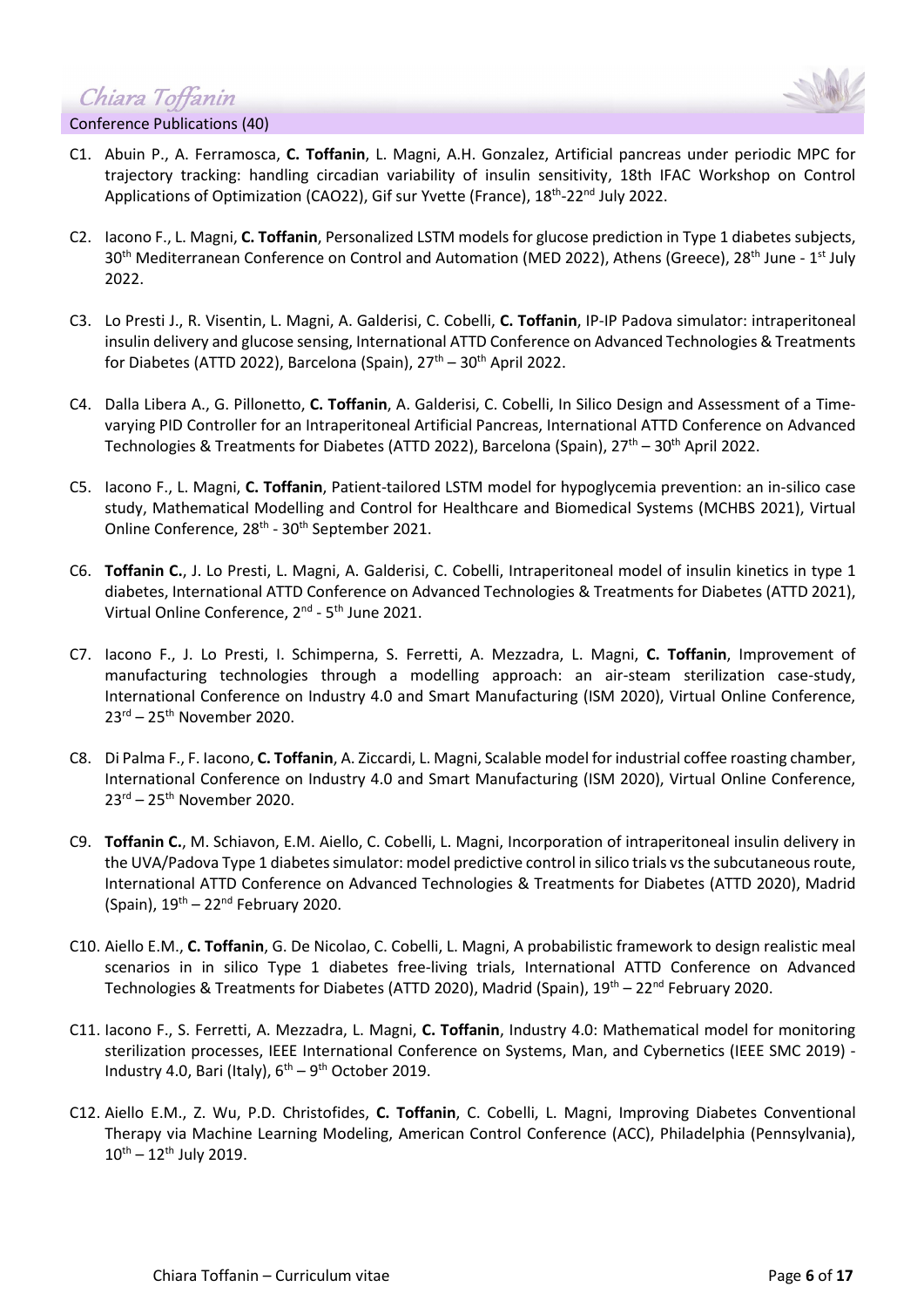

- C13. Aiello E.M., **C. Toffanin**, M. Messori, C. Cobelli, L. Magni, Postprandial Glucose Regulation via KNN meal classification in Type 1 Diabetes Model predictive control with integral action for artificial pancreas, 57<sup>th</sup> IEEE Conference on Decision and Control (CDC), Miami (Florida),  $17<sup>th</sup> - 19<sup>th</sup>$  December 2018.
- C14. Magni L., **C. Toffanin**, Individualized Model Predictive Control of Type 1 Diabetes in Free Living Conditions, 6th IFAC Conference on Nonlinear Model Predictive Control, Madison (Wisconsin), 19<sup>th</sup> - 22<sup>nd</sup> August 2018.
- C15. **Toffanin C.**, S. Del Favero, E.M. Aiello, M. Messori, C. Cobelli, L. Magni, MPC Model Individualization in Free-Living Conditions: A Proof-of-Concept Case Study, 20<sup>th</sup> IFAC World Congress, Toulouse (France), 9<sup>th</sup> – 14<sup>th</sup> July 2017.<https://doi.org/10.1016/j.ifacol.2017.08.271>
- C16. Incremona G.P., M. Messori, **C. Toffanin**, C. Cobelli, L. Magni, Artificial Pancreas: from Control-to-Range to Control-to-Target, 20th IFAC World Congress, Toulouse (France),  $9<sup>th</sup> - 14<sup>th</sup>$  July 2017. <https://doi.org/10.1016/j.ifacol.2017.08.1152>
- C17. Galuppini G., **C. Toffanin**, D.M. Raimondo, A. Provera, Y. Xia, R. Rolfi, G. Ferrante, L. Magni, Towards a Model-Based Field-Frequency Lock for NMR, World Congress, 50, no. 1, 13020-13025, 20th IFAC World Congress, Toulouse (France), 9<sup>th</sup> – 14<sup>th</sup> July 2017. <https://doi.org/10.1016/j.ifacol.2017.08.1999>
- C18. Messori M., **C. Toffanin**, S. Del Favero, G. De Nicolao, C. Cobelli, and L. Magni, A nonparametric approach for model individualization in an Artificial Pancreas, 9th IFAC Symposium on Biological and Medical Systems, Berlin (Germany),  $31<sup>st</sup>$  August –  $2<sup>nd</sup>$  September 2015.
- C19. E. Renard, J.H. Devries, C. Cobelli, L. Magni, J. Place, J. Kropff, S. Del Favero, R. Visentin, M. Monaro, **C. Toffanin**, F. Di Palma, G. Lanzola, M. Messori, A. Farret, F. Boscari, S. Galasso, D. Bruttomesso, A. Avogaro, AP@home consortium, Reduction of Hyper- and Hypoglycemia during Two Months with a Wearable Artificial Pancreas from Dinner to Breakfast in Patients with Type 1 Diabetes, American Diabetes Association (ADA), Boston (Massachusetts),  $5^{th} - 9^{th}$  June 2015.
- C20. Magni L., **C. Toffanin**, F. Di Palma, M. Messori, S. Del Favero, R. Visentin, G. Lanzola, F. Boscari, S. Galasso, A. Avogaro, D. Bruttomesso, C. Cobelli, Adaptive Model Predictive Control for Artificial Pancreas: from in Silico to Outpatient, International ATTD Conference on Advanced Technologies & Treatments for Diabetes (ATTD 2015), Paris (France),  $18<sup>th</sup>$  - 21<sup>st</sup> February 2015
- C21. **Toffanin C.**, A. Sandri, M. Messori, C. Cobelli, L. Magni, Automatic adaptation of basal-bolus therapy for Type 1 diabetic patients: a Run-to-Run approach, World Congress, 19, no. 1, 2070-2075, 19th IFAC World Congress Cape Town (South Africa),  $24<sup>th</sup> - 29<sup>th</sup>$  August 2014.
- C22. Messori M., E. Fornasiero, **C. Toffanin**, C. Cobelli, L. Magni, Constrained Model Predictive Conotrol for bloodglucose regulation in an Artificial Pancreas, World Congress, 19, no. 1, 10144-10149, 19th IFAC World Congress Cape Town (South Africa),  $24<sup>th</sup> - 29<sup>th</sup>$  August 2014.
- C23. **Toffanin C.**, M. Messori, F. Di Palma, G. Lanzola, G. De Nicolao, C. Cobelli, L. Magni, Model Predictive Control for Artificial Pancreas: from in-silico to in-vivo, Gruppo Nazionale Bioingegneria (GNB), IV Congresso, Università degli Studi di Pavia, Pavia (Italy), 25<sup>th</sup> – 27<sup>th</sup> June 2014.
- C24. Del Favero S., J. Place, J. Kropff, M. Messori, P. Keith-Hynes, R. Visentin, M. Munaro, D. Bruttomesso, S. Galasso, F. Boscari, **C. Toffanin**, F. Di Palma, G. Lanzola, S. Scarpellini, A. Farret, B. P. Kovatchev, L. Magni, A. Avogaro, J. H. Devries, C. Cobelli, and E. Renard, on behalf of the AP@home consortium, Multicenter Outpatient Wearable Articial Pancreas (AP) Study: Improved Safety and Efficacy of Glycemic Control, 74th American Diabetes Association Scientific Session, San Francisco, California (U.S.A.), 13<sup>th</sup> – 17<sup>th</sup> June 2014.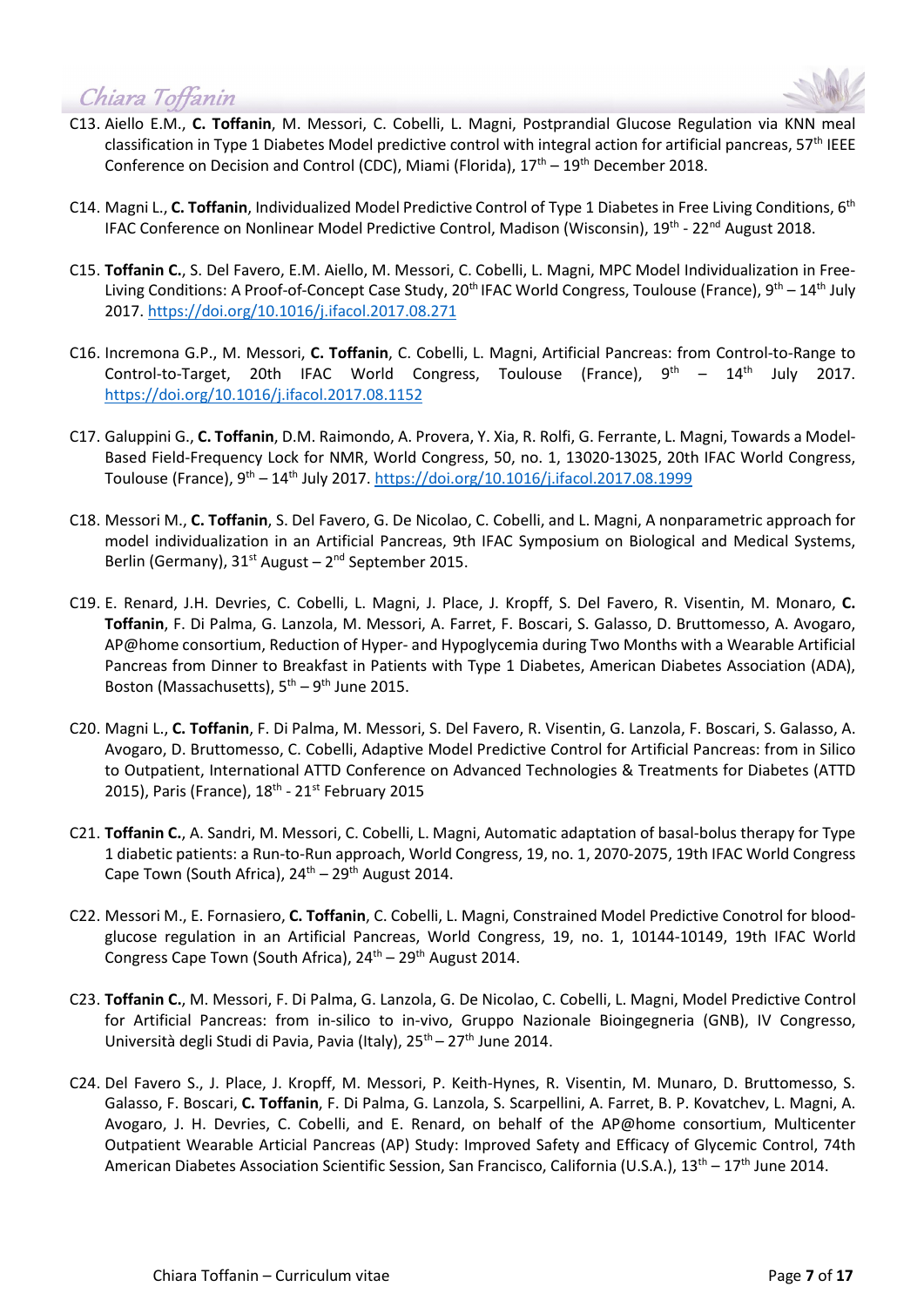

- C25. **Toffanin C.**, A. Sandri, M. Messori, F. Di Palma, C. Cobelli, L. Magni, Automatic adaptation of basal/bolus therapy for Type 1 diabetic patient wearing a glucose sensor: in silico trial results, Diabetes Technology and Therapeutics, 16, Issue 1, A149-A149, 2014.
- C26. M. Messori, E. Fornasiero, **C. Toffanin**, F. Di Palma, C. Cobelli, L. Magni, Suboptimal Constrained Model Predictive Control for automatic insulin delivery in Type-1 diabetic patients: design based on clinical data, Diabetes Technology & Therapeutics, 16, Issue 1, A105-A105, 2014.
- C27. Gentili M, D. Caltabiano, R. Sannino, **C. Toffanin**, F. Di Palma, L. Magni, S. Lane, Embedded Implementation of Modular Closed-Loop Control of Diabetes and In Silico Validation, IEEE 15th International Conference on e-Health Networking, Applications and Services (Healthcom), Lisbon (Portugal),  $9<sup>th</sup> - 12<sup>th</sup>$  October 2013.
- C28. Magni L., F. Di Palma, M. Messori, **C. Toffanin**, M. Torchio, G. De Nicolao and C. Cobelli, Model Predictive Control for outpatient trials: developments based on AP@home clinical data, Diabetes Technology & Therapeutics, 15, A81, 6th Advanced Technologies & Treatments for Diabetes (ATTD2013), Paris (France), 27<sup>th</sup> February - 2<sup>nd</sup> March 2013.
- C29. Magni L., P. Brega, F. Di Palma, M. Messori, **C. Toffanin** and C. Cobelli, Hypoglycaemia Detection for Outpatient trial: Trade-off Between True and False Positive, 6th Advanced Technologies & Treatments for Diabetes (ATTD2013), Paris (France), 27<sup>th</sup> February - 2<sup>nd</sup> March 2013.
- C30. Di Palma F., A. Avogaro, C. Benesch, D. Bruttomesso, J.H. DeVries, W. Doll, G. De Nicolao, S. Del Favero, L. Heinemann, R. Hovorka, L. Leelarathna, Y.M. Luijf, J. Mader, M. Nodale, J. Place, E. Renard, P. Soru, **C. Toffanin**, L. Magni, C. Cobelli on behalf of the AP@home consortium, Impact of different timing of insulin delivery in a 23-hour clinical trial with the international Artificial Pancreas (iAP) control algorithm, 1st Annual Meeting of the European Association for the Study of Diabetes (EASD), Dubai (United Arab Emirates),  $4^{th}$  – 6<sup>th</sup> December 2012.
- C31. Devries J.H., A. Avogaro, C. Benesch, D. Bruttomesso, K. Caldwell, C. Cobelli, W. Doll, S. Del Favero, L. Heinemann, R. Hovorka, L. Leelarathna, Y.M. Luijf, J. Mader, L. Magni, M. Nodale J. Place, E, Renard, **C. Toffanin**, on behalf of the AP@home consortium, Comparison of Two Closed Loop Algorithms with Open Loop Control in Type 1 Diabetes, Wiener Klinische Wochenschrif, 124, 21-22, 72nd Scientific sessions American Diabetes Association (ADA 2012), Philadelphia (Pennsylvania), 8<sup>th</sup> -12<sup>th</sup> June 2012.
- C32. **Toffanin C.**, H. Zisser, F. J. Doyle III, E. Dassau, Dynamic Insulin On Board: An Approach Based on the Circadian Rhythm of Insulin Sensitivity, 72nd Scientific sessions American Diabetes Association (ADA 2012), Philadelphia (Pennsylvania),  $8^{th}$  -12<sup>th</sup> June 2012.
- C33. **Toffanin C.**, L. Magni, G. De Nicolao, H. Zisser, B. Kovatchev, E. Dassau, F.J. Doyle III, C. Dalla Man and C. Cobelli, Meal regulation in Type 1 diabetes: Model Predictive artificial pancreas controller enhanced by insulin-on-board calculation, 4st International ATTD Conference on Advanced Technologies and Treatments for Diabetes (ATTD 2012), Barcelona (Spain),  $8^{th} - 11^{th}$  February 2012.
- C34. Magni L., P. Soru, **C. Toffanin**, C. Dalla Man, C. Cobelli, G. De Nicolao, AP@Home: ap-algorithms: model predictive control with a feedback/feedforward meal control strategy, 5th International Conference on Advanced Technologies & Treatments for Diabetes (ATTD 2012), Barcelona (Spain),  $8^{th}$  – 11<sup>th</sup> February 2012.
- C35. Soru P., C. Dalla Man, **C. Toffanin**, M. E. Wilinska, R. Hovorka, L. Magni, G. De Nicolao, C. Cobelli, In silico comparison of AP@home closed loop control algorithms, 5th International Conference on Advanced Technologies & Treatments for Diabetes (ATTD 2012), Barcelona (Spain), 8<sup>th</sup> – 11<sup>th</sup> February 2012.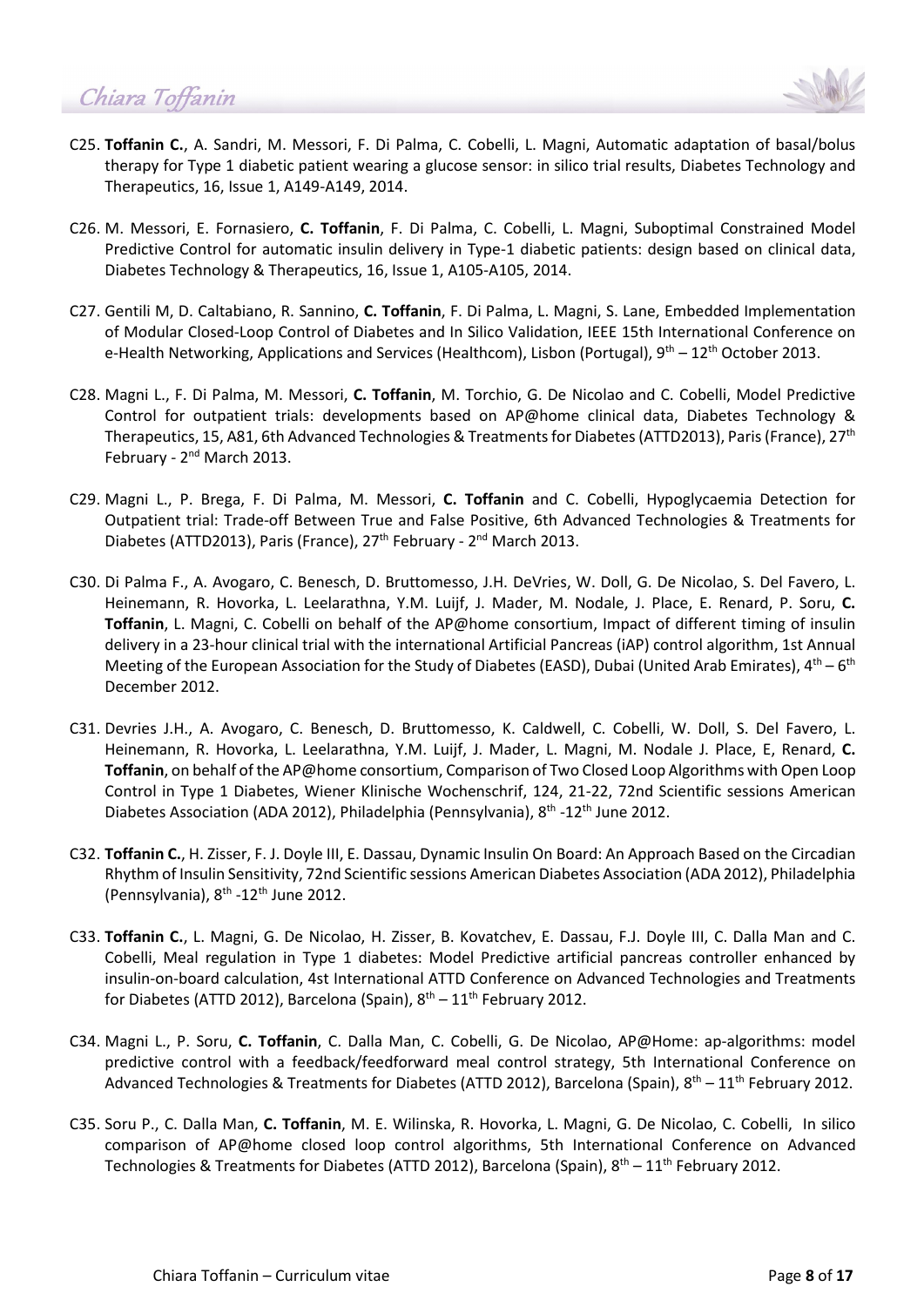

- C36. Magni L., **C. Toffanin**, C. Dalla Man, B. Kovatchev, C. Cobelli, G. De Nicolao, Model Predictive Control of Type 1 Diabetes Built on Top of Conventional Therapy, 18th World Congress International Federation of Automatic Control (IFAC 2011), Milan (Italy),  $28<sup>th</sup>$  August –  $2<sup>nd</sup>$  September 2011.
- C37. Renard E., D. Bruttomesso, L. Magni, C. Dalla Man, S. Del Favero, **C. Toffanin**, J. Place, A. Farret, A. Maran, E. Dassau, M. Breton, C. Cobelli, The JDRF multi-modular Model Predictive Control-To-Range (MPC2R) allows simultaneous improvement in both safety and efficacy of closed-loop insulin delivery in type 1 diabetes, 71st Scientific sessions American Diabetes Association (ADA 2011), San Diego (California), 24<sup>th</sup> – 26<sup>th</sup> June 2011.
- C38. Magni L., **C. Toffanin**, P. Soru, C. Dalla Man, C. Cobelli, G. De Nicolao, Individualization of Model Predictive Control for the artificial pancreas from standard CGM traces, 4th International ATTD Conference on Advanced Technologies & Treatments for Diabetes (ATTD 2011), London (UK),  $16<sup>th</sup> - 19<sup>th</sup>$  February 2011.
- C39. Magni L., **C. Toffanin**, C. Dalla Man, B. Kovatchev, C. Cobelli, G. De Nicolao, Range Correction Module with Model Predictive Control for Type 1 diabetes, Diabetes Technology Meeting (DTM 2010) , Bethesda (Maryland),  $11^{th} - 13^{th}$  November 2010.
- C40. Magni L., **C. Toffanin**, G. De Nicolao, C. Dalla Man, J. Place, E. Renard, B. Kovatchev, C. Cobelli, Open-loop informed model predictive control for the artificial pancreas, 3rd International ATTD Conference on Advanced Technologies & Treatments for Diabetes (ATTD 2010), Basel (Switzerland),  $10^{th} - 13^{th}$  February 2010.

| Conference sessions |                                                                                                                                                                                                             |
|---------------------|-------------------------------------------------------------------------------------------------------------------------------------------------------------------------------------------------------------|
| Dec 2018            | Organizer of the invited session entitled "Glucose Regulation and Biomedical Systems"<br>at the 57 <sup>th</sup> IEEE Conference on Decision and Control, 17 <sup>th</sup> – 19 <sup>th</sup> December 2018 |
| 17/12/2018          | Chair of the invited session entitled "Glucose Regulation and Biomedical Systems" at the<br>57 <sup>th</sup> IEEE Conference on Decision and Control, 17 <sup>th</sup> – 19 <sup>th</sup> December 2018     |
|                     |                                                                                                                                                                                                             |

#### Patents

Soru P., L. Magni, C. Toffanin, G. De Nicolao, C. Dalla Man and C. Cobelli, Method for controlling the delivery of insulin and related system, Patent N. PCT/IT2012/000083, 23/3/2012, Patent N. 9836943, Type Grant, 20/01/2020.

Soru P., L. Magni, C. Toffanin, G. De Nicolao, C. Dalla Man and C. Cobelli, Method for controlling the delivery of insulin and related system, Patent N. 9827371, Type Grant, 28/11/2017, Patent Publication Number 20150174322. [https://patents.justia.com/patent/9827371.](https://patents.justia.com/patent/9827371)

#### Book

Del Favero S., Toffanin C., Magni L., Cobelli C. (2019). "Deployment of modular MPC for type 1 diabetes control: the Italian experience 2008–2016." The Artificial Pancreas,  $1<sup>st</sup>$  edition, Current Situation and Future Directions, ISBN: 9780128156568.

[https://doi.org/10.1016/B978-0-12-815655-1.00016-8.](https://doi.org/10.1016/B978-0-12-815655-1.00016-8)

#### Memberships in research projects

| 10/2020 - present          | Project FET: "A Bionic Invisible Pancreas To Forget Diabetes" (FORGETDIABETES)<br>Scientific manager of the UNIPV unit                                                                                          |
|----------------------------|-----------------------------------------------------------------------------------------------------------------------------------------------------------------------------------------------------------------|
| $20/2/2019 -$<br>19/2/2020 | Project "Sviluppo di un tool di modellizzazione e simulazione dei gruppi di fasi (P/G) del<br>controllore Fedegari per autoclavi", in collaboration with FEDEGARI AUTOCLAVI SpA<br>Scientific manager (30.000€) |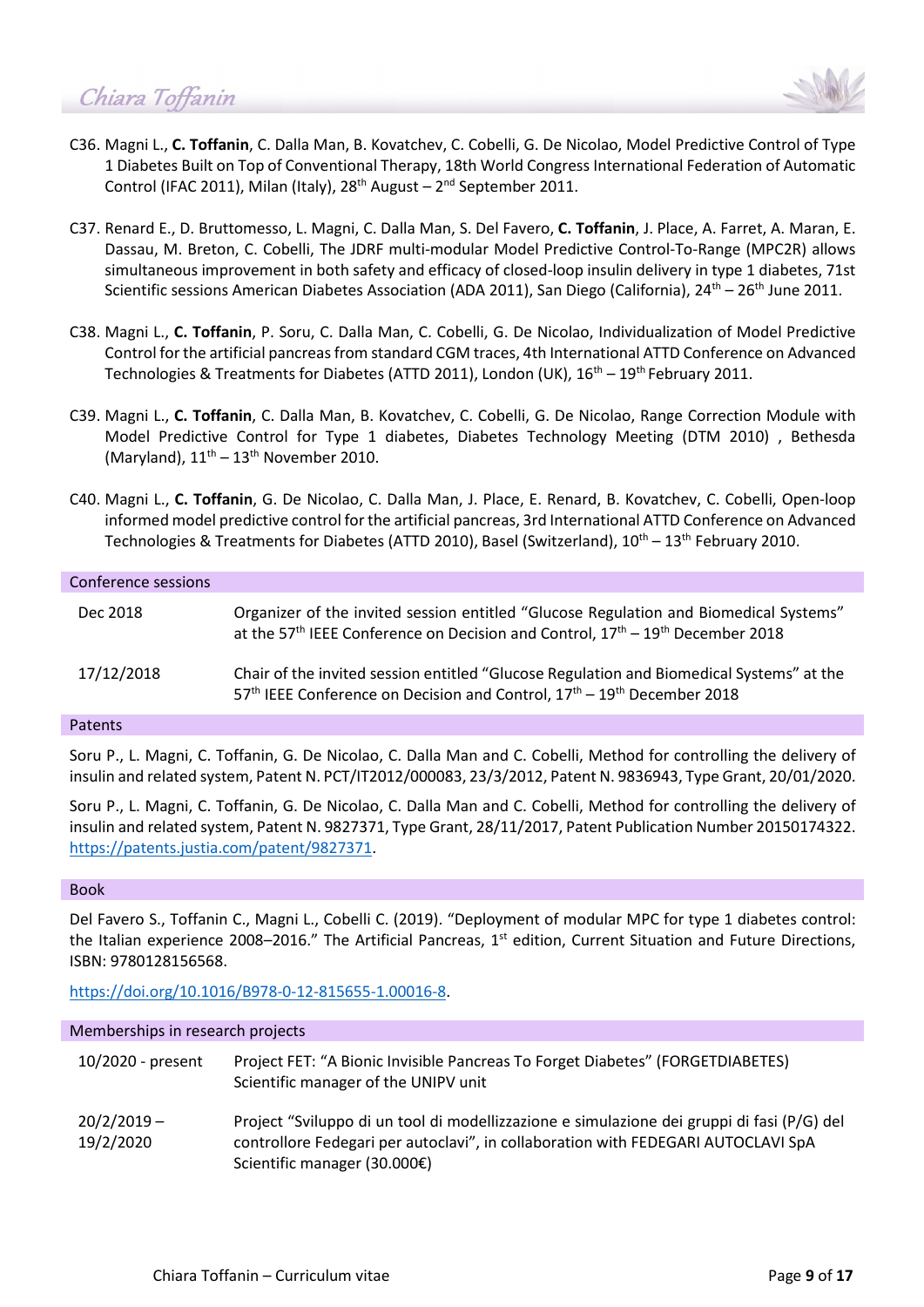

| $24/1/2018 -$<br>23/1/2019  | Project "Sviluppo di un tool (TH4-PGMODEL) di modellizzazione e simulazione dei gruppi<br>di fasi (P/G) del controllore THEMA4 per autoclavi", in collaboration with FEDEGARI<br><b>AUTOCLAVI SpA</b><br>Scientific manager (30.000€)                         |
|-----------------------------|---------------------------------------------------------------------------------------------------------------------------------------------------------------------------------------------------------------------------------------------------------------|
| $5/4/2017 -$<br>4/1/2018    | Project "Prototipazione di un tool (TH4-PGMODEL) di modellizzazione e simulazione dei<br>gruppi di fasi (P/G) del controllore THEMA4", in collaboration with FEDEGARI AUTOCLAVI<br><b>SpA</b><br>Scientific manager (20.000€)                                 |
| 2016 - 2019                 | Project PRIN15: "Forget Diabetes: Adaptive Physiological Artificial Pancreas", Member of<br>the research unit of the University of Pavia (53.726€)                                                                                                            |
| $2016 - 2018$               | Project IDENTIFY: "Characterization, modelling and simulation software tool of the<br>magnetic field control loop for Fast Field Cycling (FFC) NMR", in collaboration with<br>STELAR S.R.L., Member of the research unit of the University of Pavia (60.000€) |
| $1/2/2010$ -<br>31/10/2014  | European Project FP7-ICT-2009-4, "Bringing the Artificial Pancreas Home" Member of the<br>research unit of the University of Pavia (863.321€)                                                                                                                 |
| $1/12/2010$ -<br>30/11/2014 | FIRB - Futuro in Ricerca, "Pancreas artificiale: sviluppo in silico e validazione in vivo di<br>algoritmi per il controllo della glicemia", Member of the research unit of the University<br>of Pavia (274.000€)                                              |
| 22/9/2008-<br>21/9/2010     | Project PRINO7: Pancreas artificiale: modelli fisiologici, algoritmi di controllo e test<br>clinico: "Algoritmi di controllo predittivo per il pancreas artificiale" Member of the<br>research unit of the University of Pavia (47.000€)                      |
|                             |                                                                                                                                                                                                                                                               |

### Participation to committees

| 2021- present     | Academic coordinator of Bachelor degree in Electronic and Computer Science<br>Engineering, University of Pavia (Referente Corso di Laurea triennale in Ingegneria<br>Elettronica e Informatica)                                                                                        |
|-------------------|----------------------------------------------------------------------------------------------------------------------------------------------------------------------------------------------------------------------------------------------------------------------------------------|
| 2018 - 2021       | Member of the Department Council ("Giunta di Dipartimento")                                                                                                                                                                                                                            |
| 2017 - present    | Member of the Conference editorial board of the IEEE Control Systems Society (CSS),<br>Associate Editor                                                                                                                                                                                |
| 2017 - present    | Member of the board of teachers ("Collegio dei docenti") for the PhD course in<br>"Electronics, Computer Science and Electrical Engineering", from cycle: XXXIII (academic<br>year: 2017/2018)                                                                                         |
| 07/12/2017        | Member of the evaluation Committee of the Ph.D. candidate Konstanze Kolle at<br>Norvegian University of Science and Technology, Department of Engineering Cybernetics<br>for the thesis entitled "Towards a safe artificial pancreas: meal detection and the<br>intraperitoneal route" |
| Awards and grants |                                                                                                                                                                                                                                                                                        |
| 2020              | Winner of the Italian fund "Progetto Pavia - Boston 2020"                                                                                                                                                                                                                              |

| 2020      | Winner of the Italian fund "Progetto Pavia - Boston 2020"                                                                                                                                    |
|-----------|----------------------------------------------------------------------------------------------------------------------------------------------------------------------------------------------|
| 2017      | Winner of the Italian fund "Finanziamento delle attività base di ricerca"                                                                                                                    |
| 2015      | Winner of postdoctoral fellowship at the Oxford University for high-throughput screen<br>data analysis                                                                                       |
| 2013      | Finalist at MIMOS (Movimento Italiano Modellazione e Simulazione) competition, 3 <sup>rd</sup><br>position in the contest for the best PhD thesis on the 3D, virtually and simulation topics |
| 2011/2012 | Residential scholarship for PhD and master student in the biomedical field                                                                                                                   |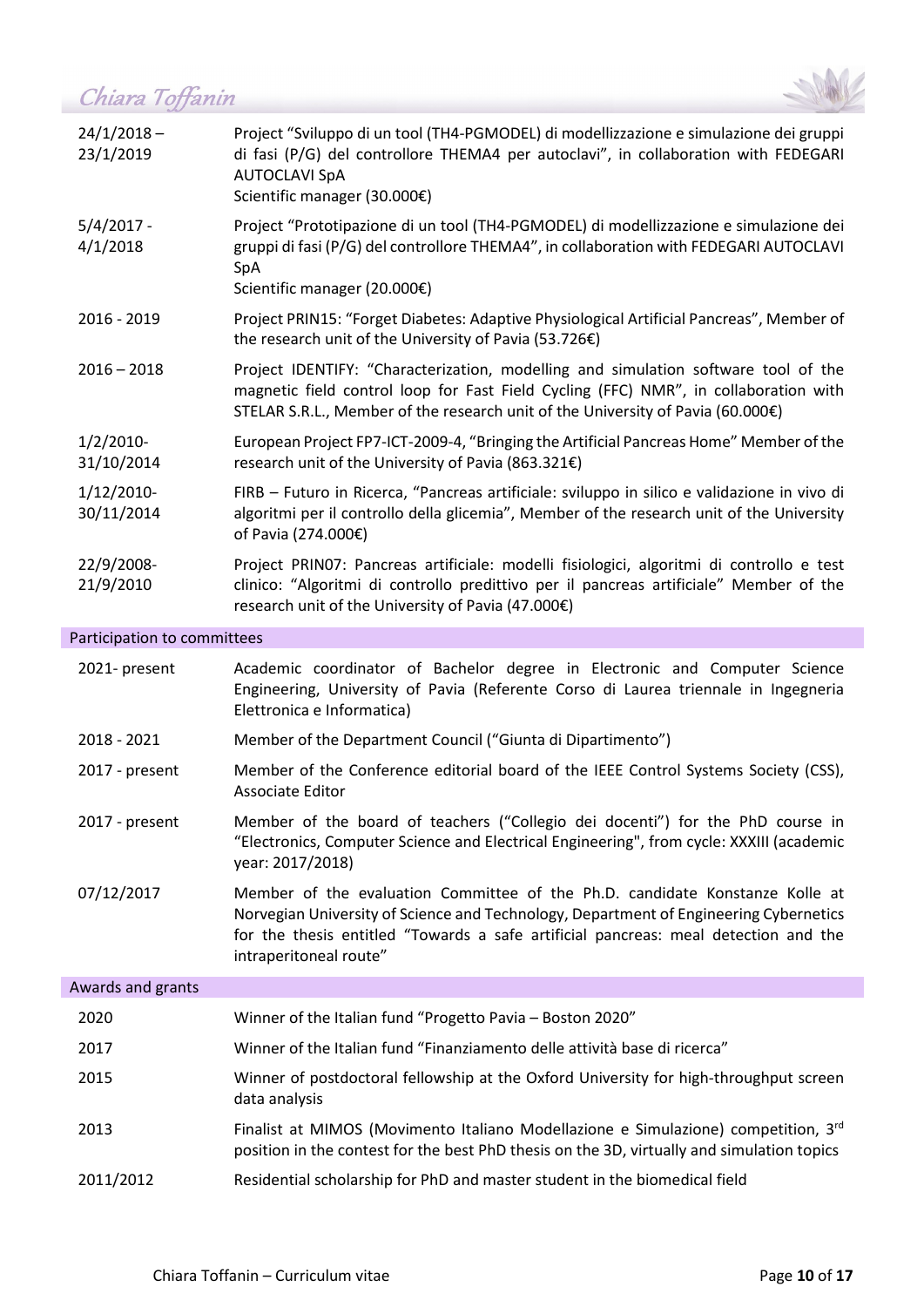*Chiara Toffanin*<br>Teaching



|  |  |  | Teaching |
|--|--|--|----------|
|  |  |  |          |

| Mar $2019$ – present   | Assistant professor at University of Pavia on automatic controls for the MSc course                                                                                                                                                                                    |
|------------------------|------------------------------------------------------------------------------------------------------------------------------------------------------------------------------------------------------------------------------------------------------------------------|
|                        | entitled "Industrial Control" (20h - 1 CFU)                                                                                                                                                                                                                            |
| Oct 2017 - present     | Assistant professor at University of Pavia on automatic controls for the BSc course<br>entitled "Controlli Automatici" (Automatic control - 34h - 2 CFU)                                                                                                               |
| Mar 2017 - present     | Assistant professor at University of Pavia on automatic controls for the BSc course<br>entitled "Fondamenti di automatica" (Fundamentals of automation - 40h - 3 CFU)                                                                                                  |
| Mar 2017 - Oct<br>2017 | Assistant professor at University of Pavia on automatic controls for the MSc course<br>entitled "Industrial automation" (20h - 1 CFU)                                                                                                                                  |
| Sep 2016 - Jan 2017    | Teaching assistant at University of Pavia on automatic controls for the BSc course entitled<br>"Controlli automatici" (Automatic control)                                                                                                                              |
| April 2016             | Training course at University of Oxford on high throughput screening data analysis using<br>HTScape, entitled "Training for compound screens and other TDI plated screens"                                                                                             |
| Sep 2014 - Jan 2015    | Teaching assistant at University of Pavia on automatic controls for the BSc course entitled<br>"Controlli automatici" (Automatic control)                                                                                                                              |
|                        | Teaching assistant at University of Pavia on computer science for the BSc course entitled<br>"Fondamenti di informatica" (Fundamentals of computer science)                                                                                                            |
| Feb - Sep 2014         | Teaching assistant at University of Pavia on computer science for the BSc course entitled<br>"Fondamenti di informatica" (Fundamentals of computer science)                                                                                                            |
| Sep 2013- Jan 2014     | Teaching assistant at University of Pavia on automatic controls for the BSc course entitled<br>"Controlli automatici" (Automatic control)                                                                                                                              |
| Dec 2010 - Jan 2011    | Teaching assistant at University of Pavia on industrial control for the MSc course entitled<br>"Controllo Industriale" (Industrial control)                                                                                                                            |
| Jun - July 2010        | Teaching assistant at University of Pavia on automatic controls for the BSc course entitled<br>"Controlli automatici" (Automatic control)                                                                                                                              |
| Mar - Jun 2010         | Teaching assistant at University of Pavia on industrial automation for the MSc course<br>entitled "Automazione Industriale" (Industrial automation)                                                                                                                    |
| Mar - April 2010       | Lecturer at University of Pavia on introduction of system modelling and control for the<br>BSc course entitled "Introduzione all'analisi dei sistemi" (Introduction to system theory)                                                                                  |
| Dec 2009 - Jan 2010    | Teaching assistant at University of Pavia on system theory for the BSc course entitled<br>"Teoria dei sistemi" (System theory)                                                                                                                                         |
| Dec 2009 - Jan 2010    | Teaching assistant at University of Pavia on industrial control for the MSc course entitled<br>"Controllo Industriale" (Industrial control)                                                                                                                            |
| Feb 2006 - Sep<br>2008 | Teaching assistant at University of Pavia on computer science for the BSc course entitled<br>"Fondamenti di informatica" (Fundamentals of computer science)                                                                                                            |
| Oral presentation      |                                                                                                                                                                                                                                                                        |
| Apr 2021               | "Artificial Pancreas: Evolution from an invasive device to a portable, patient-tailored and<br>adaptive system ensuring safety", PhD program in Automatic Control, Bioengineering<br>and Operations Research (ABRO), 2021 ABRO Course on Advances in Automatic Control |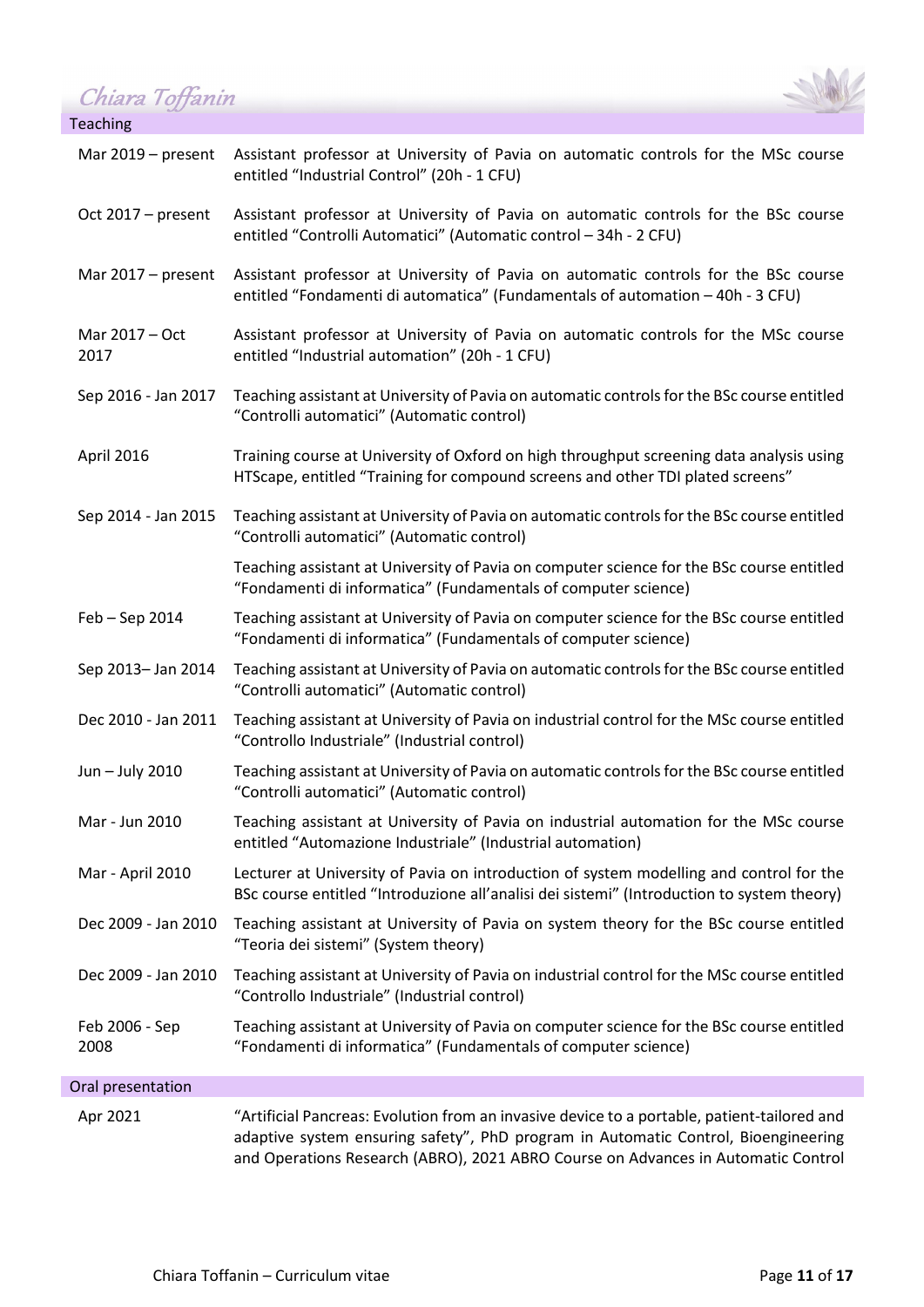



- Health and Control, Dipartimento di Ingegneria Informatica, Automatica e Gestionale Antonio Riberti, Università di Roma La Sapienza, Rome, Italy, 23rd Apr, 2021

- Apr 2021 "Artificial Pancreas: new challenges in T1D glucose control", Laurea Magistrale in Elettronica per l'Automazione e le Telecomunicazioni, Dipartimento di Ingegneria, Università degli Studi del Sannio di Benevento, Benevento, Italy, 21<sup>st</sup> Apr, 2021
- Mar 2021 "Artificial Pancreas: new challenges in T1D glucose control", Dipartimento di Ingegneria Gestionale, dell'Informazione e della Produzione, Università degli Studi di Bergamo, Bergamo, Italy, 23rd Mar, 2021
- Nov 2020 "Scalable model for industrial coffee roasting chamber", IEEE ISM 2019: International Conference on Industry 4.0 and Smart Manufacturing, 23<sup>rd</sup> Nov, 2020
- Oct 2019 "Industry 4.0: Mathematical model for monitoring sterilization processes", IEEE SMC 2019: IEEE International Conference on Systems, Man, and Cybernetics - Industry 4.0, Bari, Italy, 6<sup>th</sup> Oct, 2019
- Dec 2018 "Individualized Model Predictive Control for Type 1 Diabetes: the Pavia experience", Department of Engineering Cybernetics, Norwegian University of Science and Technology (NTNU), Trondheim, Norway, 6<sup>th</sup> Dec, 2018
- Sept 2018 "Postprandial glucose regulation via KNN meal classification in type 1 diabetes", SIDRA 2018: Convegno Annuale dei Docenti e Ricercatori Italiani in Automatica, Florence, Italy, 12th – 14th Sep, 2018
- Sept 2017 "Model Individualization for MPC based on Free-Living Conditions data", SIDRA 2017: Convegno Annuale dei Docenti e Ricercatori Italiani in Automatica, Milan, Italy,  $11^{th} - 13^{th}$ Sep, 2017
- Jul 2017 "Artificial Pancreas: From Control-To-Range to Control To-Target", 18th IFAC World Congress, Toulouse, France, 2017, 9-14 July, invited session entitled "Advances in Artificial Pancreas Control Systems"
- Mar 2016 "HTScape: a tool/framework for HTS data analysis", University of Oxford, Department of Oncology, Oxford, UK, 11<sup>th</sup> Mar, 2016
- Sep 2014 "Model Predictive Control for Artificial Pancreas: from in-silico to in-vivo", SIDRA 2014: Convegno Annuale dei Docenti e Ricercatori Italiani in Automatica, Bergamo, Italy,  $8^{th}$  – 10th Sep, 2014
- Feb 2012 "Dynamic Insulin On Board", UCSB, University of California Santa Barbara, Santa Barbara, California, 2nd Feb, 2012
- Aug 2011 "Model Predictive Control of Type 1 Diabetes added to Conventional Therapy", 18th IFAC World Congress, Milan, Italy, 2011, 28 Aug–2 Sep, invited session entitled "Modeling and Control for the Artificial Pancreas: a New Era in Glucose Regulation of People with Type 1 Diabetes Mellitus"
- Feb 2011 "Clinical Software and demo for testing of different MPC controllers", AP@home project meeting, London, UK,  $16<sup>th</sup> - 19<sup>th</sup>$  Feb, 2011

#### Supervision activity

#### Ph.D. students (3)

• Tutor of Jorge Lo Presti, Ph.D. student, University of Pavia. "Control algorithms based on neural network". Period 2021-present.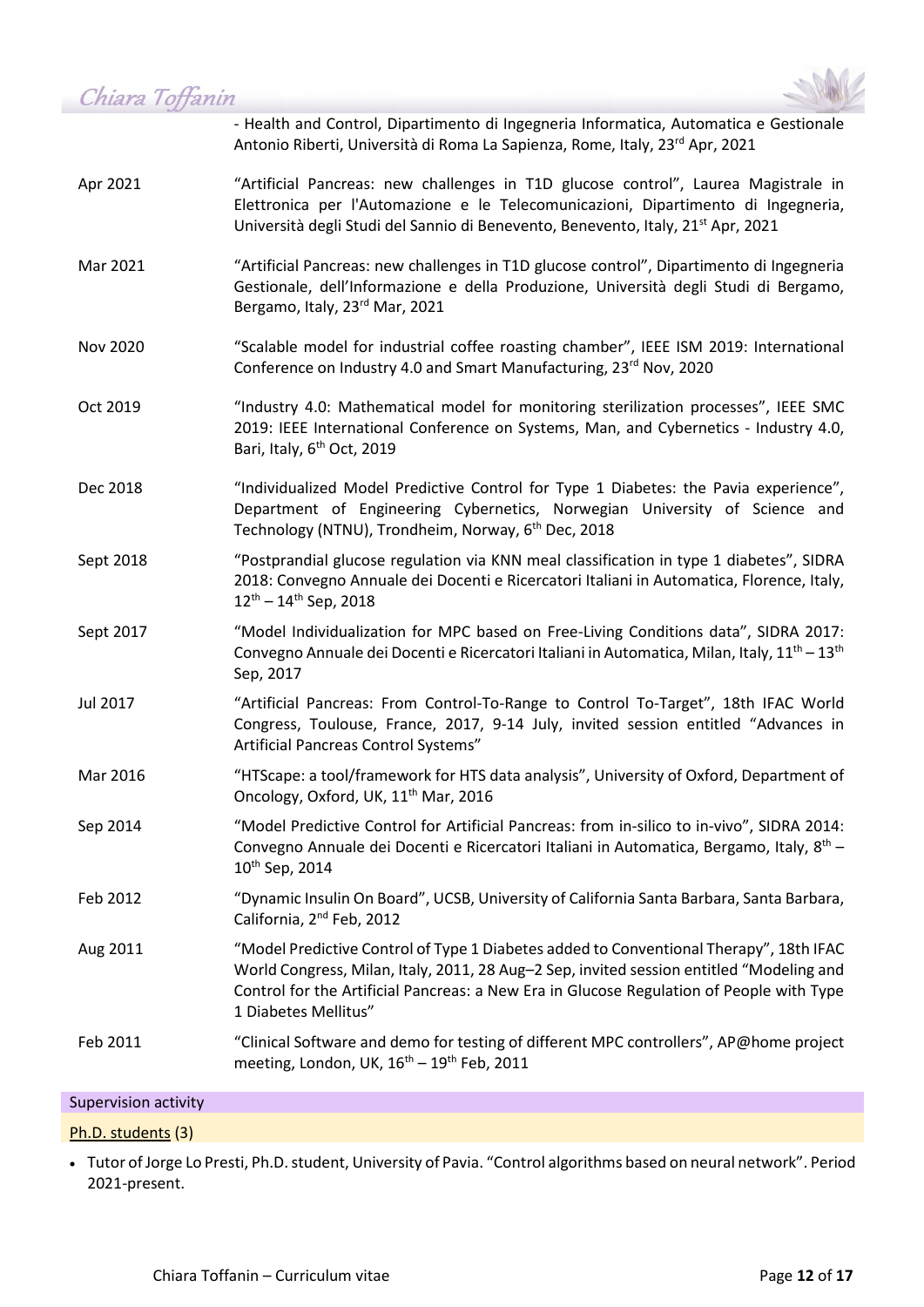

- Tutor of Francesca Iacono, Ph.D. student, University of Pavia. "Modelling and Control of industrial processes". Period 2019-present.
- Tutor of Eleonora Maria Aiello, Ph.D. student, University of Pavia. "Control algorithms for Artificial Pancreas". Period 2016-2019. Currently Post-doc at Harvard University.

#### Master students (14)

- Advisor of Rebecca Franchi, Master Thesis in Industrial Automation Engineering, University of Pavia. "Artificial pancreas: toward a multiday run-to-run approach". Academic year 2020/2021.
- Advisor of Andrea Marazzi, Master Thesis in Industrial Automation Engineering, University of Pavia. "Identificazione del modello di un autoclave per processi di sterilizzazione in vapor saturo". Academic year 2019/2020.
- Advisor of Jorge Lo Presti, Master Thesis in Industrial Automation Engineering, University of Pavia. "Modelling of a pH neutralization process via recurrent neural networks: stability study and possible control applications". Academic year 2019/2020.
- Advisor of Macha Dinesh Chandra Murthy, Master Thesis in Industrial Automation Engineering, University of Pavia. "Autoclave modelling: model definition and parameters optimization of the jacket subsystem". Academic year 2019/2020.
- Advisor of Francesca Iacono, Master Thesis in Industrial Automation Engineering, University of Pavia. "Model of an autoclave in air-steam and saturated steam cycles: definition and parameters optimization". Academic year 2017/2018.
- Advisor of Mattia Grecchi, Master Thesis in Computer Science Engineering, University of Pavia. "Individual model for artificial pancreas: identification from free-living condition data". Academic year 2015/2016.
- Co-Advisor of Giacomo Galuppini, Master Thesis in Computer Science Engineering, University of Pavia. "Study for a Field Frequency Lock for FFC NMR applications", Advisor Prof. Lalo Magni. Academic year 2015/2016.
- Co-Advisor of Andrea Mezzadra, Master Thesis in Computer Science Engineering, University of Pavia. "Identification of glucose-insulin models for MPC glucose control in Type 1 diabetic patients: a non-parametric approach", Advisor Prof. Lalo Magni. Academic year 2013/2014.
- Co-Advisor of Eleonora Maria Aiello, Bachelor Thesis in Computer Science Engineering, University of Pavia. "Identificazione di modelli per un pancreas artificiale tramite ottimizzazione vincolata", Advisor Prof. Lalo Magni. Academic year 2013/2014.
- Co-Advisor of Luca Andreetta, Master Thesis in Computer Science Engineering, University of Pavia. "Identificazione non parametrica di modelli per la progettazione di un Pancreas Artificiale", Advisor Prof. Lalo Magni. Academic year 2012/2013.
- Co-Advisor of Alice Sandri, Master Thesis in Computer Science Engineering, University of Pavia. "Individualizzazione automatica di terapie per la cura di pazienti diabetici di tipo 1", Advisor Prof. Lalo Magni. Academic year 2012/2013.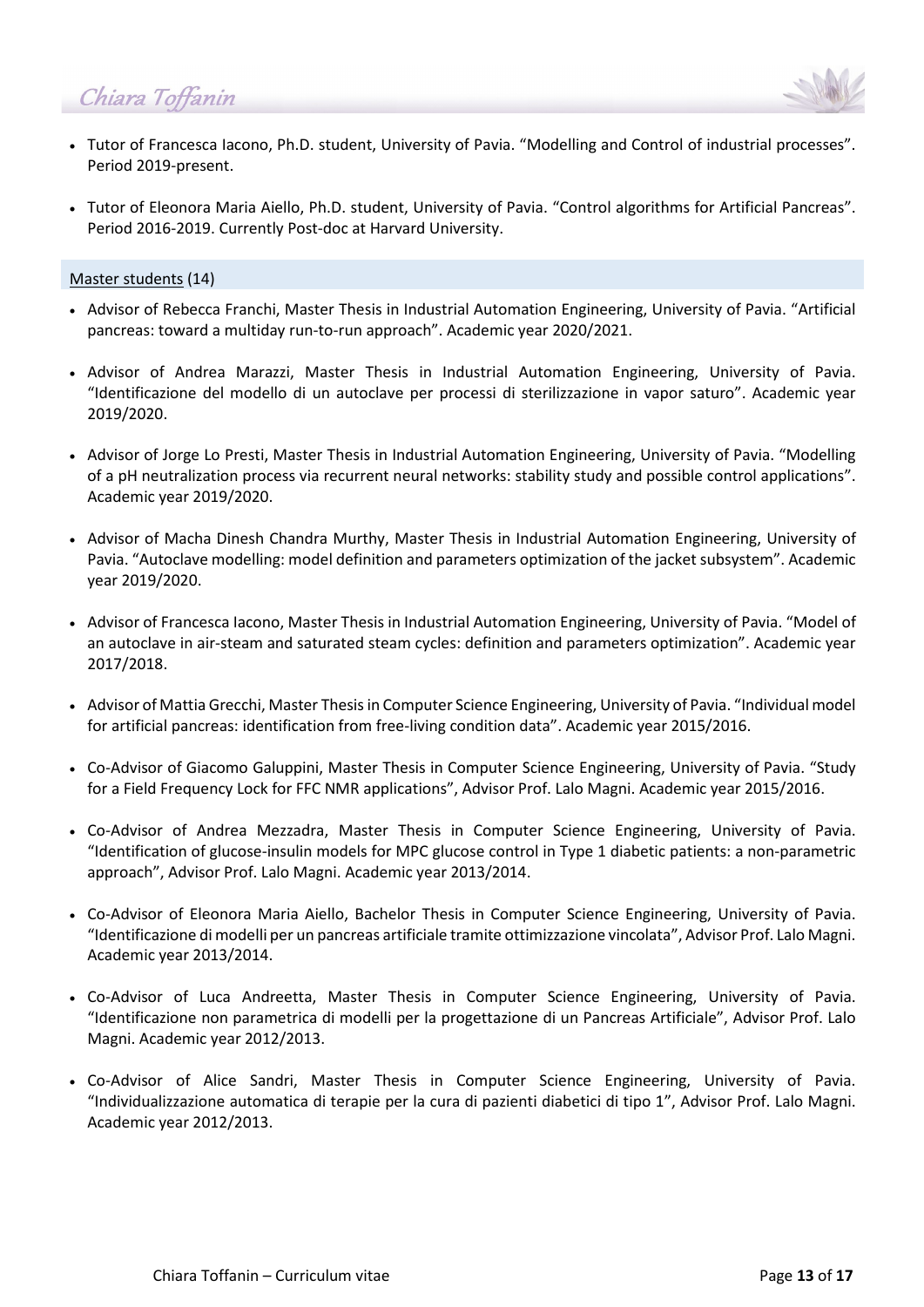

- Co-Advisor of Mirko Messori, Master Thesis in Computer Science Engineering, University of Pavia. "Riprogettazione di uno schema di controllo predittivo per un Pancreas Artificiale a partire da dati clinici", Advisor Prof. Lalo Magni. Academic year 2011/2012.
- Co-Advisor of Marcello Torchio, Master Thesis in Computer Science Engineering, University of Pavia. "Modellazione del segnale di rumore di un sensore di glicemia sottocutanea per lo sviluppo di un Pancreas Articiale", Advisor Prof. Lalo Magni. Academic year 2011/2012.
- Co-Advisor of Paola Soru, Master Thesis in Computer Science Engineering, University of Pavia. "Stima di modelli lineari per il Pancreas Artificiale", Advisor Prof. Lalo Magni. Academic year 2009/2010.

#### Bachelor students (32)

- Advisor of Valeria Rita Orlando, Bachelor Thesis in Biomedical Engineering, University of Pavia. "Sviluppo e analisi di reti neurali LSTM per la predizione di picchi ipoglicemici in pazienti diabetici di tipo 1". Academic year 2019/2020.
- Advisor of Mattia Scivola, Bachelor Thesis in Computer Science Engineering, University of Pavia. "Studio e sviluppo di reti neurali per sistemi dinamici tramite Python". Academic year 2019/2020.
- Advisor of Sara Lanzarone, Bachelor Thesis in Biomedical Engineering, University of Pavia. "Reti LSTM personalizzate per il pancreas artificiale: valutazione delle performance in un caso studio in silico". Academic year 2019/2020.
- Advisor of Davide Malerba, Bachelor Thesis in Biomedical Engineering, University of Pavia. "Reti neurali ricorrenti: studio di reti LSTM e possibili applicazioni". Academic year 2019/2020.
- Advisor of Chiara Maria Buffoni, Bachelor Thesis in Biomedical Engineering, University of Pavia. "Modelli per il pancreas artificiale: studio di reti LSTM". Academic year 2019/2020.
- Advisor of Alessandro Scarpelli, Bachelor Thesis in Biomedical Engineering, University of Pavia. "Modello intraperitoneale per la cinetica dell'insulina nel diabete di tipo 1". Academic year 2019/2020.
- Advisor of Eleonora Trapani, Bachelor Thesis in Biomedical Engineering, University of Pavia. "Identificazione in silico di modelli glucosio - insulina intraperitoneale: analisi della tempo-varianza e delle non linearità". Academic year 2019/2020.
- Advisor of Alessandro Alini, Bachelor Thesis in Electronic Engineering, University of Pavia. "Modellizzazione e controllo tramite un regolatore PID di un piano basculante". Academic year 2019/2020.
- Advisor of Serena Marino, Bachelor Thesis in Biomedical Engineering, University of Pavia. "Identificazione in silico di modelli glucosio-insulina per pazienti diabetici di tipo 1 trattati con terapia intraperitoneale". Academic year 2019/2020.
- Advisor of Lara Ronga, Bachelor Thesis in Biomedical Engineering, University of Pavia. "Terapie insuliniche per il diabete mellito di tipo I: differenze tra somministrazione sottocutanea e intraperitoneale". Academic year 2019/2020.
- Advisor of Simone Rancati, Bachelor Thesis in Biomedical Engineering, University of Pavia. "Pancreas artificiale personalizzato: predizioni della glicemia di un paziente diabetico di tipo 1 tramite un multi-modello". Academic year 2019/2020.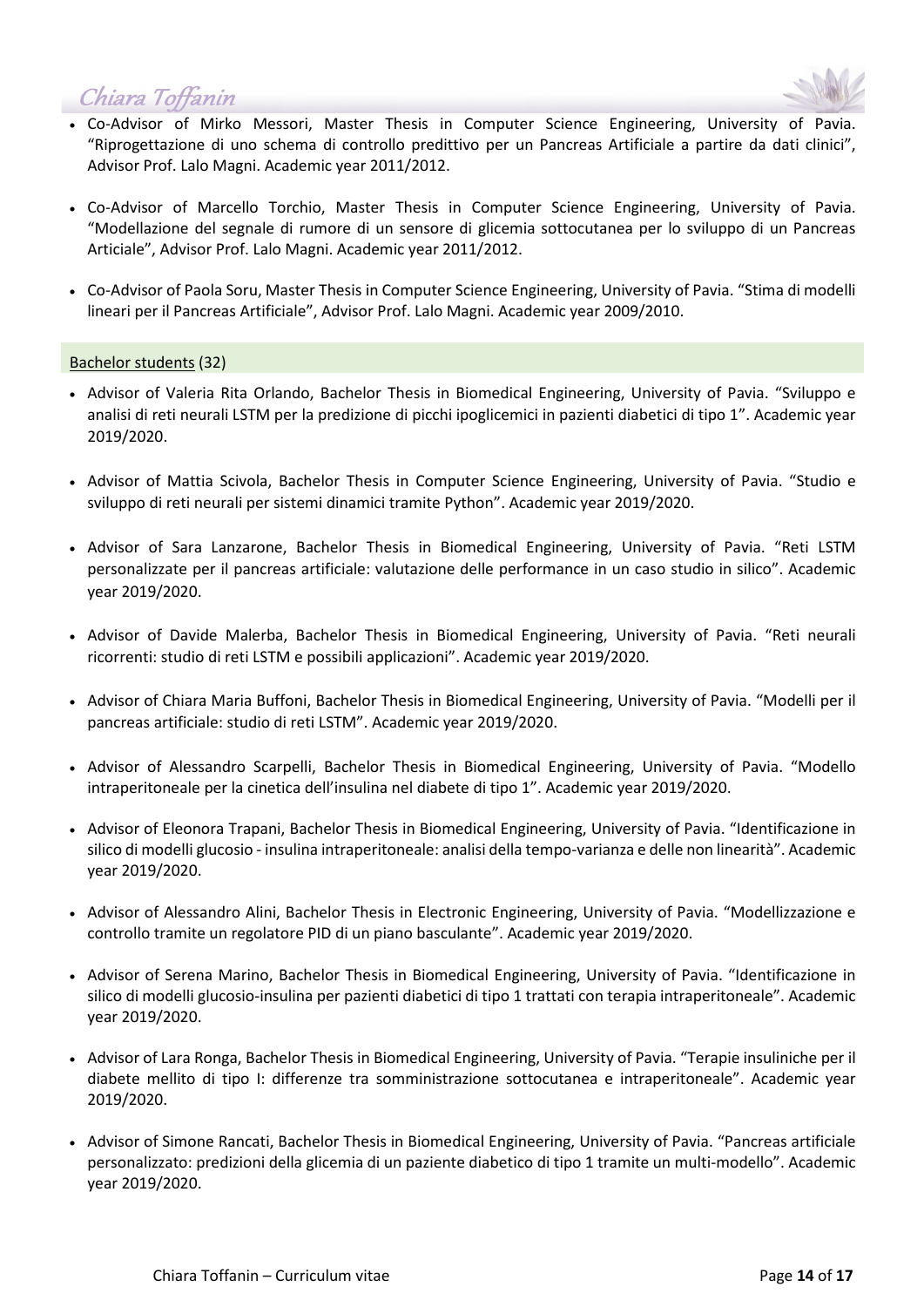- 
- Advisor of Eleonora Luppi, Bachelor Thesis in Biomedical Engineering, University of Pavia. "Pancreas artificiale adattativo: analisi in-silico dei dati clinici e proposta di miglioramento della velocità di convergenza della terapia diurna". Academic year 2019/2020.
- Advisor of Irene Schimperna, Bachelor Thesis in Computer Science Engineering, University of Pavia. "Studio di reti neurali LSTM per l'identificazione di modelli di sistemi dinamici". Academic year 2019/2020.
- Advisor of Virginia Sampognaro, Bachelor Thesis in Biomedical Engineering, University of Pavia. "Pancreas artificiale adattativo: analisi in-silico di dati clinici e proposta di miglioramento della velocità di convergenza della terapia notturna". Academic year 2019/2020.
- Advisor of Martina Suppa, Bachelor Thesis in Biomedical Engineering, University of Pavia. "Pancreas artificiale adattativo: analisi in-silico di dati clinici e proposta di miglioramento dell'algoritmo di controllo". Academic year 2019/2020.
- Advisor of Alessandro Ferrari, Bachelor Thesis in Biomedical Engineering, University of Pavia. "Identificazione del multi-modello di un paziente diabetico di tipo 1 per lo sviluppo di un pancreas artificiale". Academic year 2019/2020.
- Advisor of Lucia Mantova, Bachelor Thesis in Biomedical Engineering, University of Pavia. "Miglioramento e personalizzazione dell'algoritmo adattativo utilizzato per la taratura della terapia insulinica intraperitoneale di una popolazione di 100 pazienti virtuali". Academic year 2018/2019.
- Advisor of Sara Macri, Bachelor Thesis in Computer Science Engineering, University of Pavia. "Modellizzazione e controllo di un piano basculante affetto da non linearità". Academic year 2018/2019.
- Advisor of Davide Vairetti, Bachelor Thesis in Biomedical Engineering, University of Pavia. "Sviluppo e validazione di un'interfaccia utente per la sperimentazione animale di un pancreas artificiale con infusione intraperitoneale". Academic year 2018/2019.
- Advisor of Andrea Pigozzi, Bachelor Thesis in Biomedical Engineering, University of Pavia. "Ottimizzazione della terapia insulinica basale in pazienti affetti da diabete di tipo 1 caratterizzati da variabilità di tipo intra- e interday". Academic year 2018/2019.
- Advisor of Daniele Viola, Bachelor Thesis in Electronic and Telecommunication Engineering, University of Pavia. "Modellizzazione e controllo di un piano basculante". Academic year 2018/2019.
- Advisor of Elisa Setti, Bachelor Thesis in Biomedical Engineering, University of Pavia. "Definizione della terapia insulinica ottimale somministrata per via intraperitoneale in maialini diabetici alimentati per via intravenosa". Academic year 2018/2019.
- Co-Advisor of Roberto Gallotta, Bachelor Thesis in Computer Science Engineering, University of Pavia. "Uso di reti neurali per la previsione della glicemia per pazienti diabetici". Academic year 2017/2018.
- Advisor of Alessia Gerbasi, Bachelor Thesis in Biomedical Engineering, University of Pavia. "Identificazione di multi-modelli metabolici individualizzati per pazienti diabetici di tipo 1". Academic year 2017/2018.
- Advisor of Roberto Di Matteo, Bachelor Thesis in Biomedical Engineering, University of Pavia. "Identificazione di multi-modelli metabolici individualizzati per pazienti diabetici di tipo 1". Academic year 2017/2018.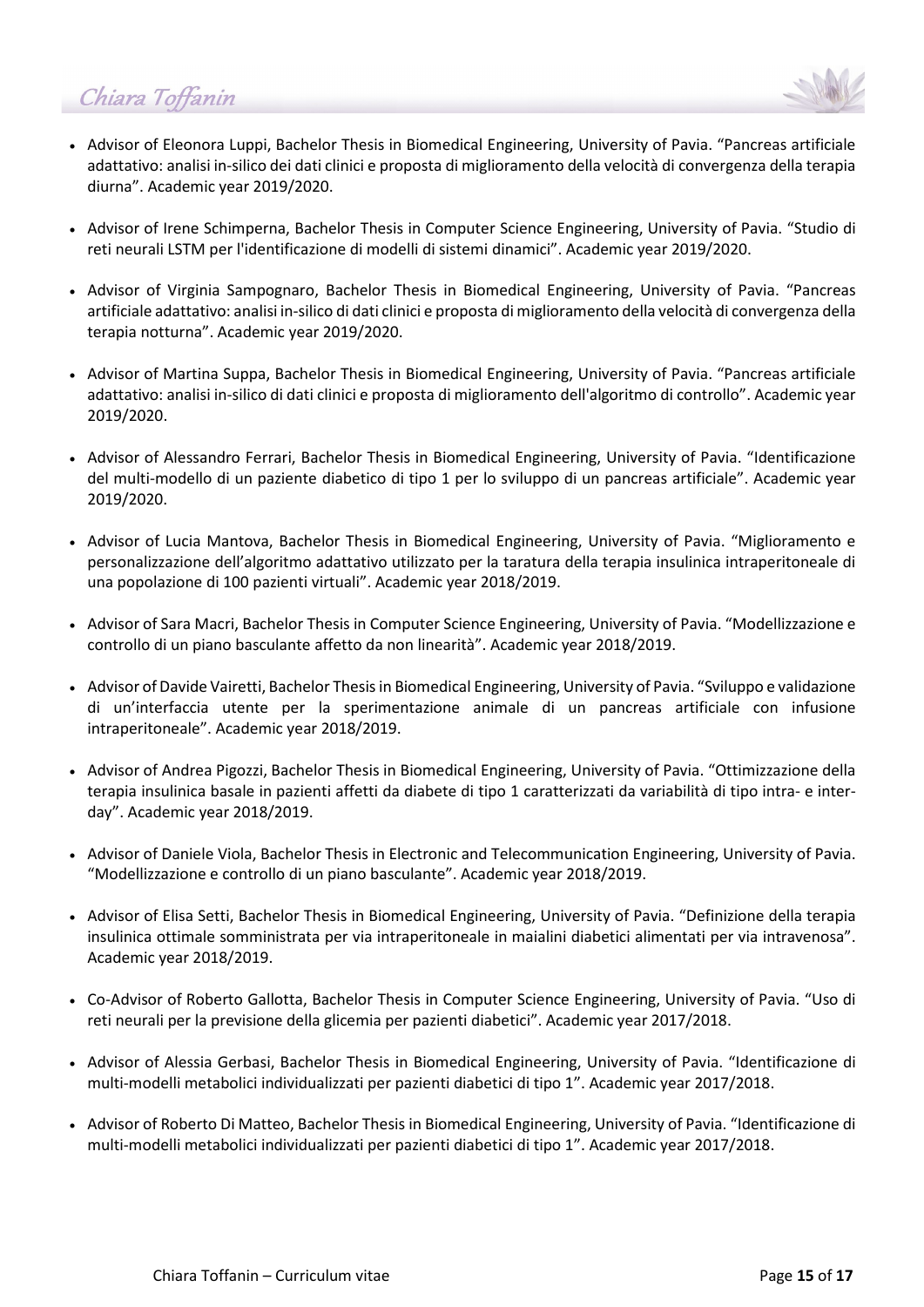

- Advisor of Riccardo Merlano, Bachelor Thesis in Computer Science Engineering, University of Pavia. "Studio dei fattori che influenzano la risposta al pasto durante la sperimentazione di un pancreas artificiale nel centro clinico Amsterdam". Academic year 2016/2017.
- Advisor of Claudio Vitelli, Bachelor Thesis in Electronic Engineering, University of Pavia. "Studio dei fattori che influenzano la risposta al pasto durante la sperimentazione di un pancreas artificiale nel centro clinico Montpellier". Academic year 2016/2017.
- Advisor of Francesco Carella, Bachelor Thesis in Computer Science Engineering, University of Pavia. "Studio di tecniche per la taratura automatica di un PID per il controllo del vapore in un autoclave". Academic year 2016/2017.
- Co-Advisor of Federica Chiesa, Bachelor Thesis in Computer Science Engineering, University of Pavia. "Identificazione di Modelli Lineari per il Pancreas Artificiale", Advisor Prof. Lalo Magni. Academic year 2013/2014.
- Co-Advisor of Simone Mancini, Bachelor Thesis in Computer Science Engineering, University of Pavia. "Sviluppo e validazione di un'interfaccia per la sperimentazione clinica di un Pancreas Artificiale", Advisor Prof. Lalo Magni. Academic year 2010/2011.
- Co-Advisor of Marco Acquistapace, Bachelor Thesis in Computer Science Engineering, University of Pavia. "Modelli del sistema glucosio-insulina per pazienti diabetici di tipo 1 basati sulla risposta impulsiva", Advisor Prof. Lalo Magni. Academic year 2009/2010.
- Co-Advisor of Gabriele Tiberti, Bachelor Thesis in Computer Science Engineering, University of Pavia. "Sistema di telemedicina per Pancreas Artificiale: predisposizione in tempo reale dei dati acquisiti da trasmettere", Advisor Prof. Lalo Magni. Academic year 2009/2010.

#### Referee Activity

- Referee in the Bioengineering field (Science, Nature, Nature Communications, IEEE Transactions on Biomedical Engineering, IEEE Journal of Biomedical and Health Informatics, Journal of Diabetes Science and Technology, Diabetes Technology and Therapeutics, Computers in Biology and Medicine, Computer Methods and Programs in Biomedicine, Journal of Diabetes Research, Journal of Medical Research and Innovation Diabetes, Engineering Science and Technology an International Journal, Biocybernetics and Biomedical Engineering, Sensors, Biomedical Signal Processing and Control, Journal of Healthcare Engineering, JMIR Diabetes).
- Referee in the Automatic Control field (IEEE Transactions on Automatic Control, IEEE Transactions on Systems, Man and Cybernetics Systems, Engineering Applications of Artificial Intelligence, Journal of Process Control, Optimal Control Applications and Methods, Complexity Journal, Mathematical Problems in Engineering, Transactions on Control Systems Technology, Transactions on Computational Social Systems, IEEE Access, Nonlinear Analysis Hybrid Systems, Robust and Nonlinear Control).
- Conferences Referee in the Automatic Control field (IEEE Conference on Decision and Control CDC, International Federation of Automatic Control World Conference – IFAC, American Control Conference – ACC, IFAC Conference on Nonlinear Model Predictive Control, International Symposium on Mathematical Theory of Networks and Systems, IEEE International Conference on Systems, Man, and Cybernetics, International Symposium on Mathematical Theory of Networks and Systems, IFAC Symposium on Dynamics and Control of Process Systems, including Biosystems, IFAC Workshop on Control Applications of Optimization).
- Conferences Referee in the Bioengineering field (IFAC Symposium on Biological and Medical Systems).